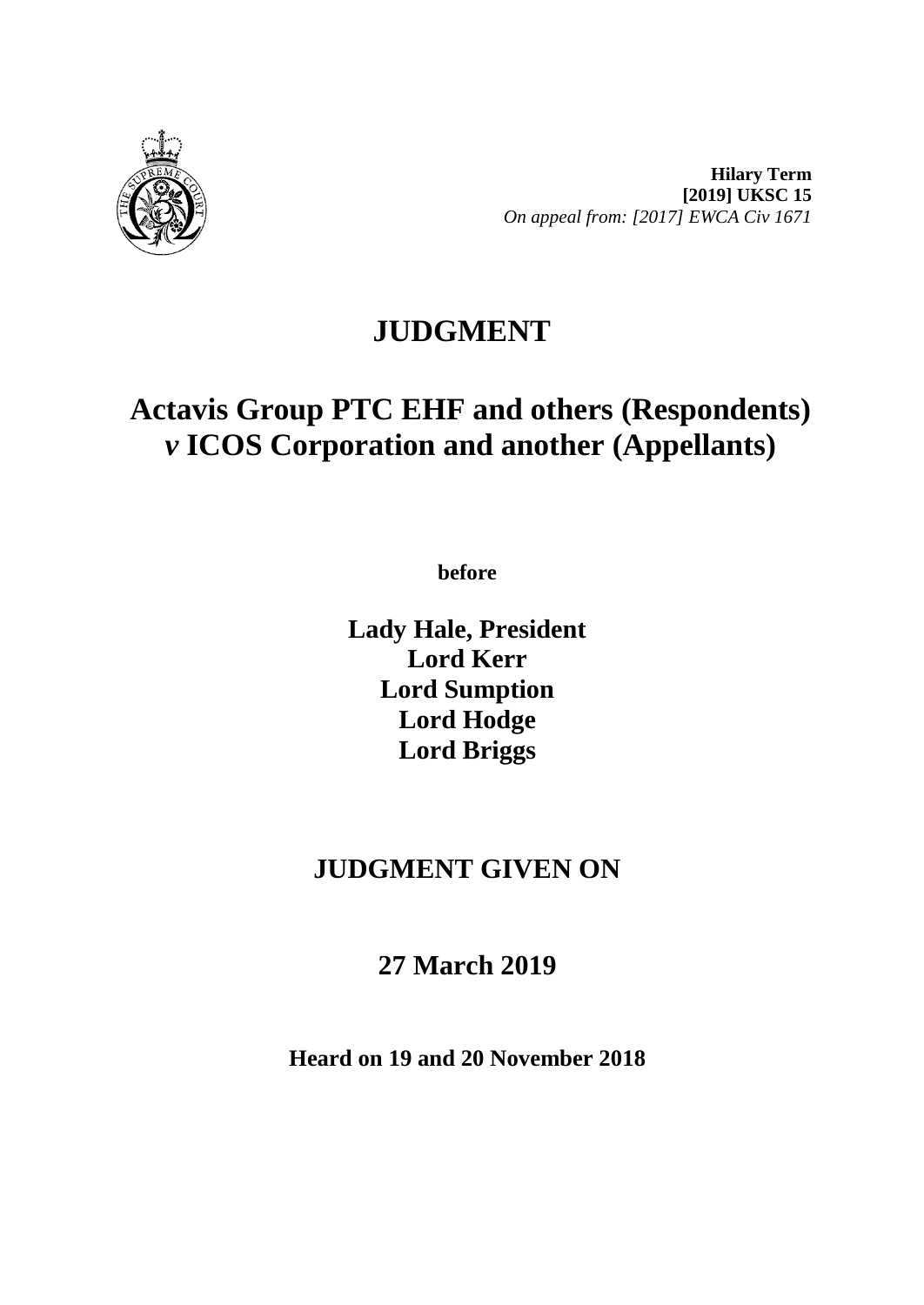*Appellants Respondents* Andrew Waugh QC Adrian Speck QC Thomas Mitcheson QC Mark Chacksfield Katherine Moggridge Thomas Jones (Instructed by Allen & Overy LLP)

(Instructed by see below for details)

*Intervener (3)* (written submissions) Myles Jelf Annsley Merelle Ward Alan Johnson (Instructed by Bristows LLP)

*Intervener (4)* (written submissions) Nicole Jadeja (Instructed by Fieldfisher)

#### **Appellants:**

- (1) ICOS Corporation
- (2) Eli Lilly & Company

#### **Respondents:**

- (1) Actavis Group PTC EHF Pinsent Masons LLP (London)
- (2) Actavis UK Ltd Bird & Bird LLP
- 
- (4) Teva Pharmaceutical Industries Ltd Pinsent Masons LLP (London)
- (5) Generics (UK) Ltd (t/a Mylan) Taylor Wessing LLP

#### **Interveners: (written submissions)**

- 
- (2) British Generic Manufacturers Association Pinsent Masons LLP (London)
- (3) The IP Federation Bristows LLP
- (4) UK BioIndustry Association Fieldfisher

(3) Teva UK Ltd Pinsent Masons LLP (London)

(1) Medicines for Europe Pinsent Masons LLP (London)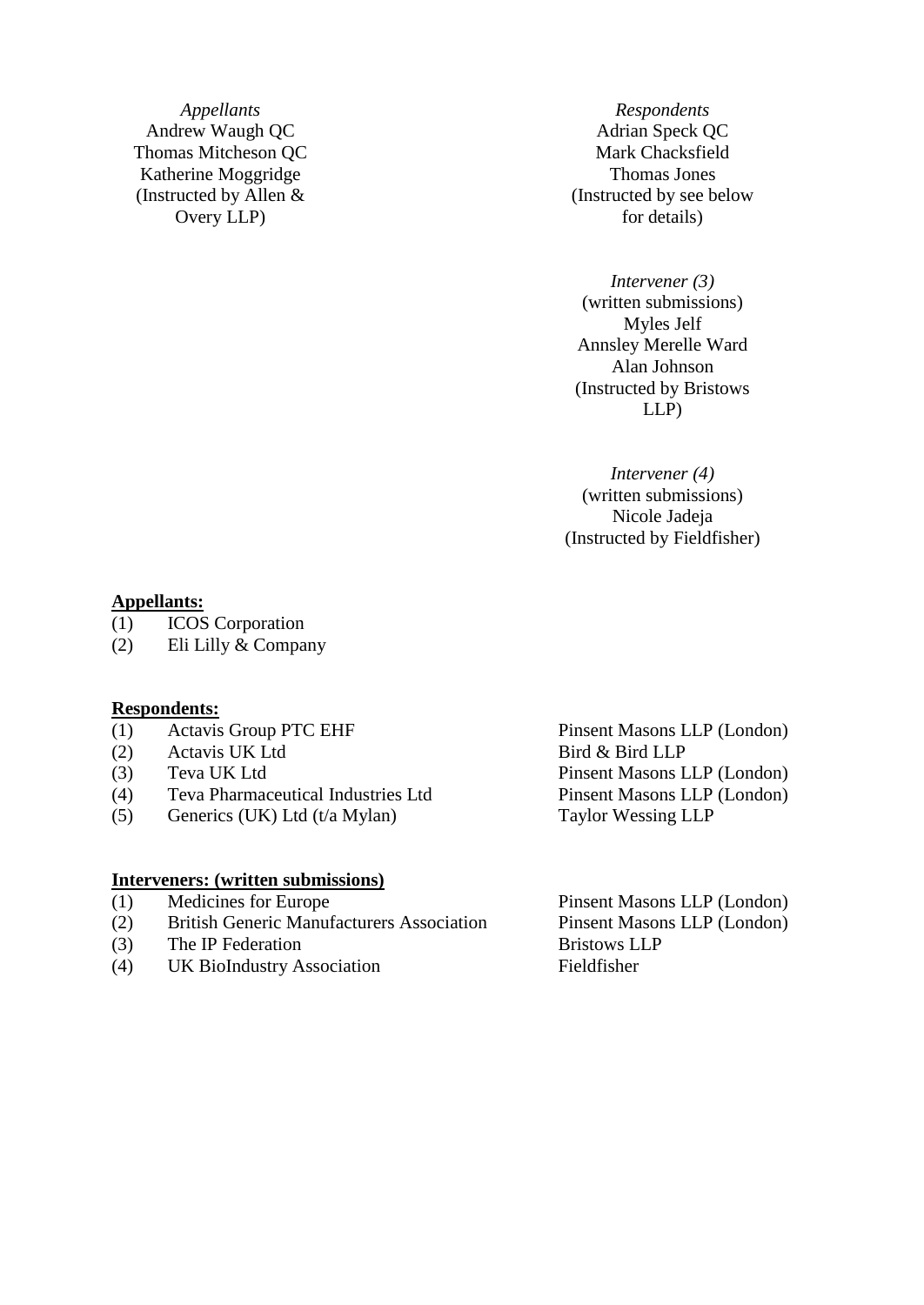# **LORD HODGE: (with whom Lady Hale, Lord Kerr, Lord Sumption and Lord Briggs agree)**

1. This appeal concerns the application of the test of obviousness under section 3 of the Patents Act 1977 to a dosage patent. In summary, a patent, whose validity is not challenged, identified a compound as an efficacious treatment but did not identify an optimal dosage regime. A pharmaceutical company, which had acquired the patent, conducted extensive research into ascertaining the optimal dosage of the compound. It discovered a dose which not only was safe and effective but also, unexpectedly, could be administered in a new and beneficial manner, because of both the half-life of the compound and its minimal side effects at that dose. A number of generic drug manufacturers challenge the validity of the dosage patent on the basis that it involves no inventive step.

2. The appeal raises two principal questions. The first relates to the application of the obviousness test to a dosage patent and the second is concerned with whether the Court of Appeal was entitled to reverse the judgment of the judge at first instance on that question in the circumstances of this case.

# *The patent under challenge*

3. The dosage patent which is the subject of this appeal is EP(UK) 1,173,181 ("the 181 patent"). It is owned by ICOS and exclusively licensed to Eli Lilly (collectively "Lilly"). It relates to the use of tadalafil in a dosage form for the treatment of sexual dysfunction. It was filed on 26 April 2000 and claims priority from US application no 60/132036P filed on 30 April 1999. It was granted on 15 October 2003. The form of the 181 patent is a B3 specification following centralised amendments made in the European Patent Office ("EPO") on 25 March 2015.

4. The claimants, who are the respondents in this appeal, raised proceedings to revoke the 181 patent and Lilly defended the claim and counterclaimed that the claimants were threatening to infringe its patent. The earlier phases of this litigation involved challenges to the 181 patent based on (a) priority, (b) added matter, (c) lack of novelty, (d) obviousness and (e) insufficiency. Of those challenges, the principal matter of contention is obviousness. The claimants' challenges on priority, added matter and lack of novelty arise only if this court upholds the appeal by Lilly against the Court of Appeal's finding of obviousness.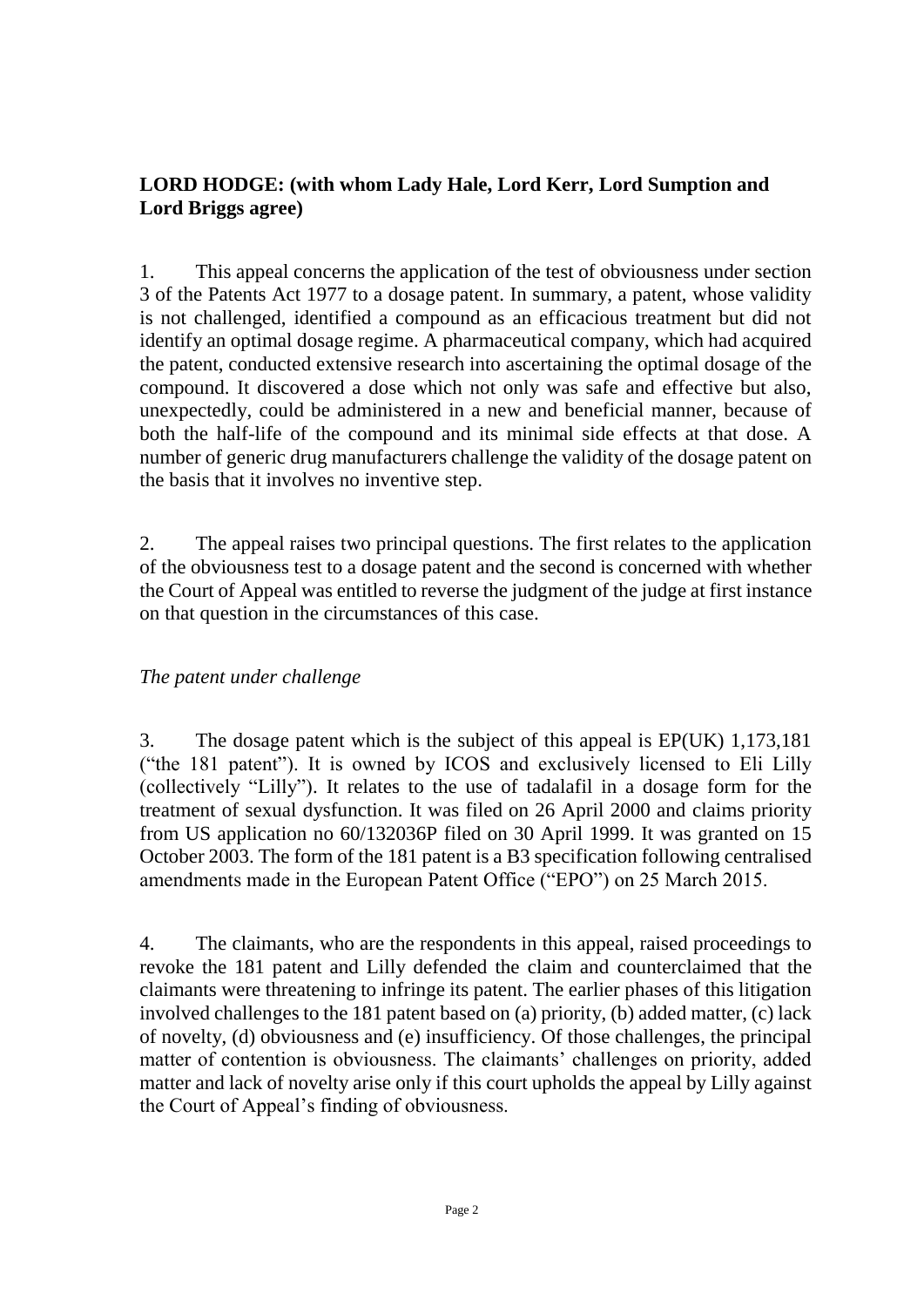# *Factual background*

5. Erectile dysfunction ("ED") is a common medical condition which affects approximately 50% of the male population between the ages of 40 and 70. It is caused by a number of disorders, both physiological and psychological. Unsurprisingly, the discovery of a drug to treat ED, called sildenafil, which was and is sold under the brand name VIAGRA, proved to be a very great commercial success.

6. The drug, which is the subject of the patent in dispute, is called tadalafil. Tadalafil is the generic name for a drug which is sold under the brand name CIALIS for the treatment of ED and benign prostatic hyperplasia, and under the brand name ADCIRCA for the treatment of pulmonary arterial hypertension. CIALIS has also enjoyed great commercial success. In 2014 worldwide sales amounted to about \$2.29 billion and UK sales amounted to about \$99m. In that year UK sales of ADCIRCA amounted to about \$1m.

# *Technical background*

7. I derive my summary of the technical background from the judgment of Kitchin LJ, who wrote the leading judgment in the Court of Appeal [2017] EWCA Civ 1671; [2018] RPC 7, and the findings of the trial judge, Birss J [2016] EWHC 1955 (Pat).

8. The penis contains smooth muscle. When in its normal resting state, the smooth muscle contracts and so restricts the arteries supplying blood to the penis. When an erection is triggered, the smooth muscle relaxes and no longer restricts the supply of arterial blood, causing the penis to become tumescent. The smooth muscle relaxation which leads to the erection results from a cascade of complex biochemical reactions within the body. Sexual stimulation causes the release of the neurotransmitter nitric oxide ("NO") which enters the smooth muscle cells where it leads to an increase in the production of a second molecule, cyclic guanosine-3', 5' monophosphate ("cGMP"). cGMP in turn binds to and activates an enzyme which regulates the activity of other intracellular proteins and leads to the relaxation of the smooth muscle. An increase in the intracellular level of cGMP, through NO production, therefore promotes smooth muscle relaxation, while a decrease in the intracellular level of cGMP tends to cause the smooth muscle to return to its ordinary contracted state.

9. The intracellular concentrations of cGMP and another second molecule, cyclic adenosine-3',5'-monophosphate ("cAMP"), are regulated by a class of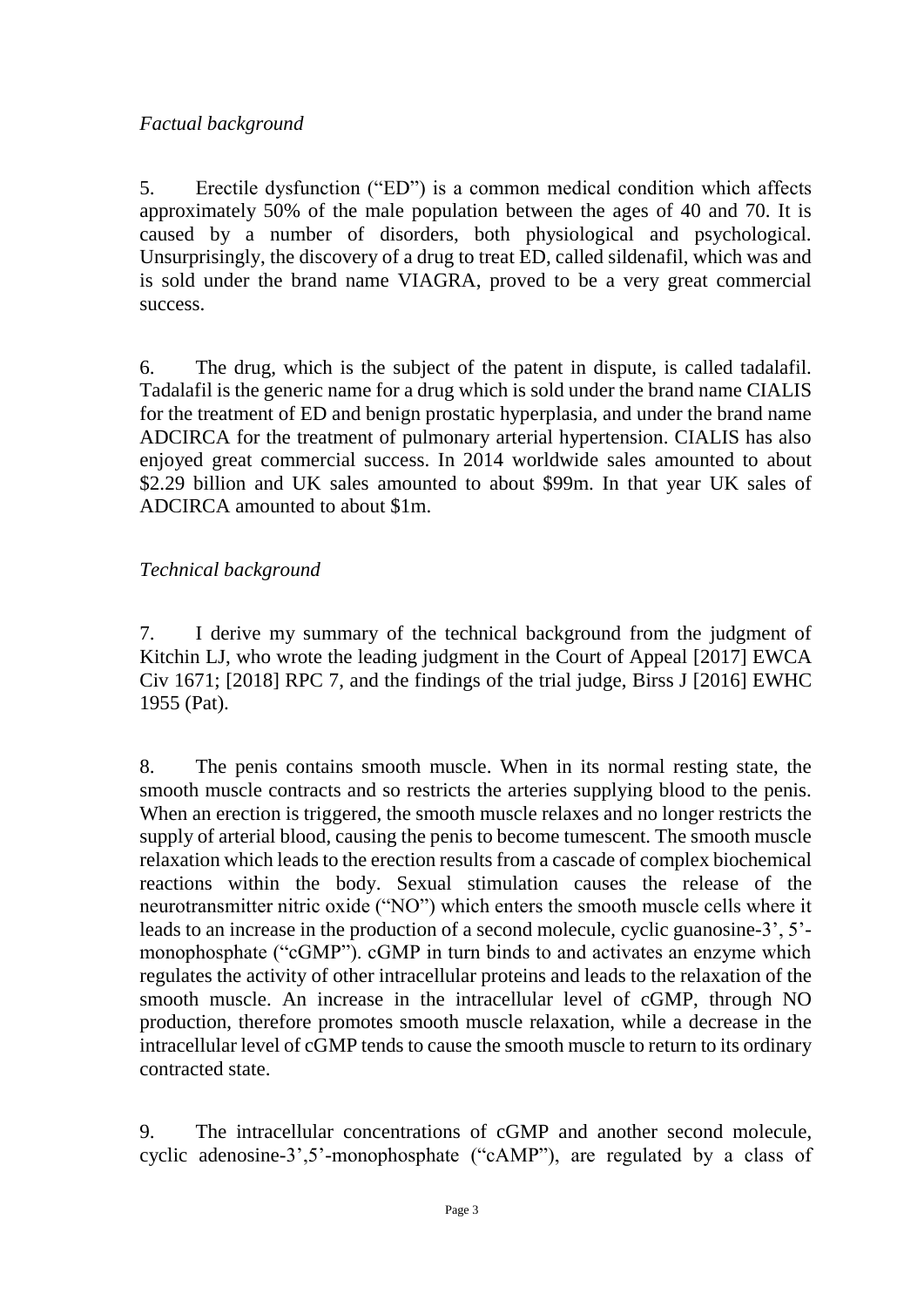enzymes known as cyclic nucleotide phosphodiesterases ("PDEs"). By the priority date in 1999 at least six PDE families had been identified. It was known that the PDE family most prevalent in the penis was PDE5. This binds cGMP and hydrolyses it to its non-cyclic form GMP, so leading to a reduction in smooth muscle relaxation and the prevention of penile tumescence.

10. It is necessary to mention also the concept of potency. Potency is the amount of the drug required to produce a defined biological effect of given intensity. Potency can be measured as the concentration or dose of a drug required to produce 50% of the drug's maximal effect ( $EC_{50}$  or  $ED_{50}$ ) as depicted by a graded doseresponse curve. In the context of a drug that inhibits the action of another substance, potency can be expressed as the concentration of a drug required to inhibit a given biological process by half, ie the in vitro concentration of the drug which is required for 50% inhibition  $(IC_{50})$ . A higher potency drug will have a lower concentration because less drug will be required to achieve the same effect. As Kitchin LJ illustrated in paras 17 and 18 of his judgment the dose-response curve of a drug is illustrated graphically as a sigmoid (or S-shaped) curve with a flat or gently inclined base at which increasing doses are slow to manifest a significant effect, a steep central part at which increasing doses have an increasing effect, and a plateau at the top at which increasing doses have no increased effect.

11. The minimum effective dose is the smallest dose in the dose-response curve at which a clinically relevant effect can be seen. The concept of the minimum effective dose would be known to the skilled team, who would be aware that regulators could ask for it to be identified. But they would also know that it is not always required.

12. The trial judge found that it had not been established that the skilled team would always seek to identify the minimum effective dose for a given drug. It might be sufficient to know that the minimum effective dose was somewhere in a range. In the context of ED, there was no agreed definition of a minimum clinically relevant effect and this had a bearing on the judge's reasoning in relation to obviousness. Identification of the minimum effective dose depends on a value judgment, as the skilled team would know. The primary task of the skilled team was and is to make safe, tolerable and effective medicines.

# *Sildenafil and tadalafil*

13. Sildenafil was marketed as an orally administered PDE5 inhibitor, which prevented PDE5 from hydrolysing cGMP to the inactive GMP. cGMP levels remain elevated as a result and this promotes smooth muscle relaxation. This leads to greater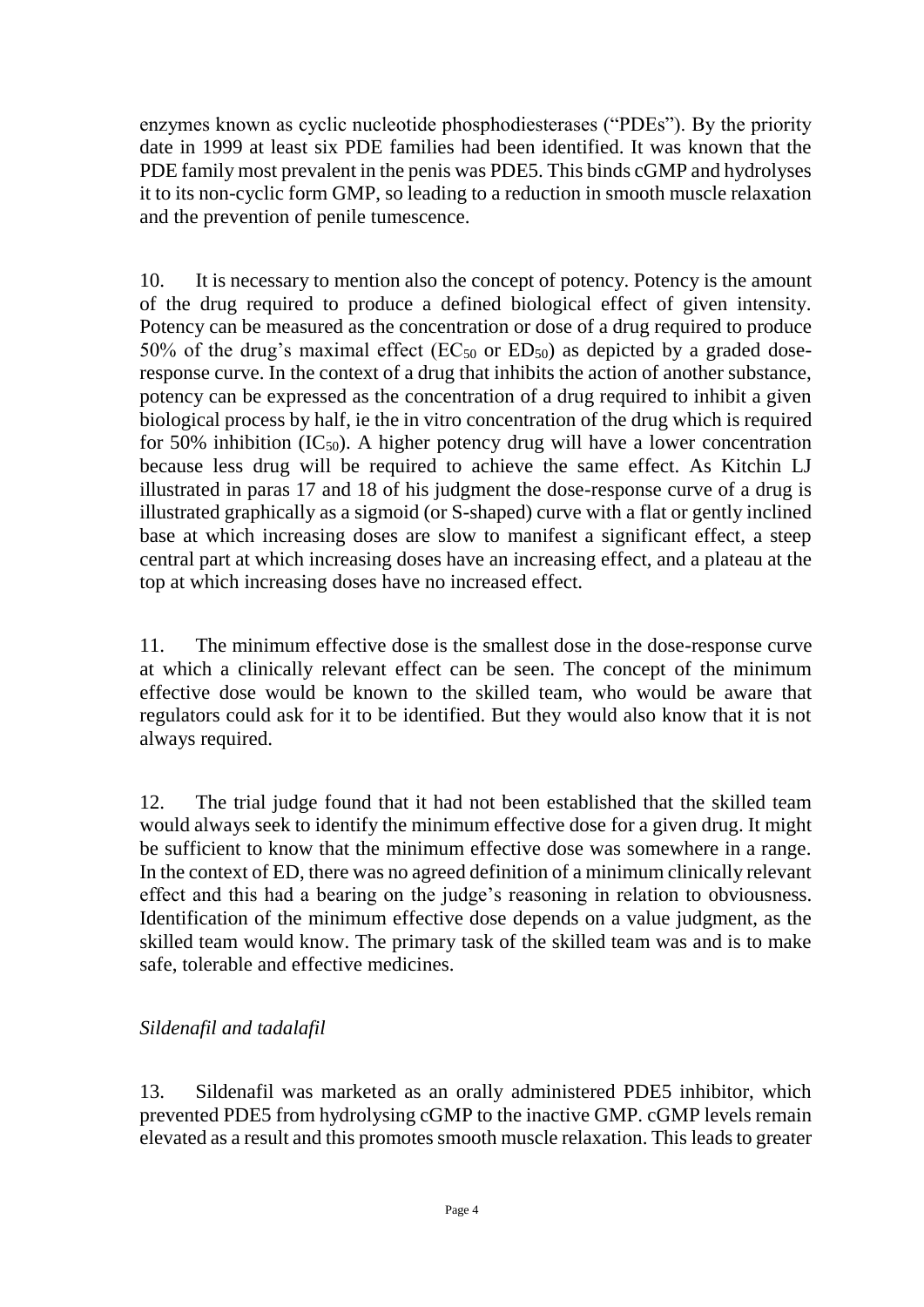arterial blood flow into the penis when it is stimulated and results in penile tumescence.

14. A disadvantage of sildenafil was its effect on other PDE families and, in particular, PDE6 which was associated with known visual side effects. Sildenafil was also associated with normally mild and transient side effects including flushing, headache and dyspepsia, which were thought to be related to its mode of action as a PDE5 inhibitor. Sildenafil was known to be administered on demand with an onset of action of about one hour and a half-life of about four hours. It was marketed at doses of 25mg, 50mg and 100mg. It was known that broadly efficacy increased with dose and so did side effects. Those were the doses upon which a skilled team would focus although it was also known that a 10mg dose of sildenafil had been investigated in trials and shown to be efficacious.

15. Sildenafil was a first in class drug which validated the rationale for trying to treat ED using an oral PDE5 inhibitor. Any other PDE5 inhibitor for ED would be known as a second in class drug. A clinical pharmacologist would have an enhanced expectation that a second in class drug would be efficacious. But the idea of investigating chronic dosing of a drug for ED was not part of the common general knowledge.

16. Tadalafil is a second in class drug. It is another PDE5 inhibitor and operates in essentially the same way as sildenafil. An advantage which tadalafil was found to have over sildenafil was its selectivity; it was able to bind to and inhibit its target PDE5 while having significantly less effect than sildenafil on other PDE families and, in particular, PDE6. This selectivity resulted in less and a smaller number of side effects.

# *The skilled team*

17. The parties agreed that the notional skilled team, by reference to which the question of the obviousness of the patent in dispute would be assessed, would include a clinical pharmacologist with experience in pharmacokinetics and a clinician specialising in urology. Both were important and would work together. The clinical pharmacologist would take the lead in the quantification of doses and the dose response. The clinician would take the lead when assessing the clinical significance of an effect, whether a desired effect or a side effect. The clinical pharmacologist would be primarily responsible for selecting the doses to be tried in the dose ranging study, with input from the clinician.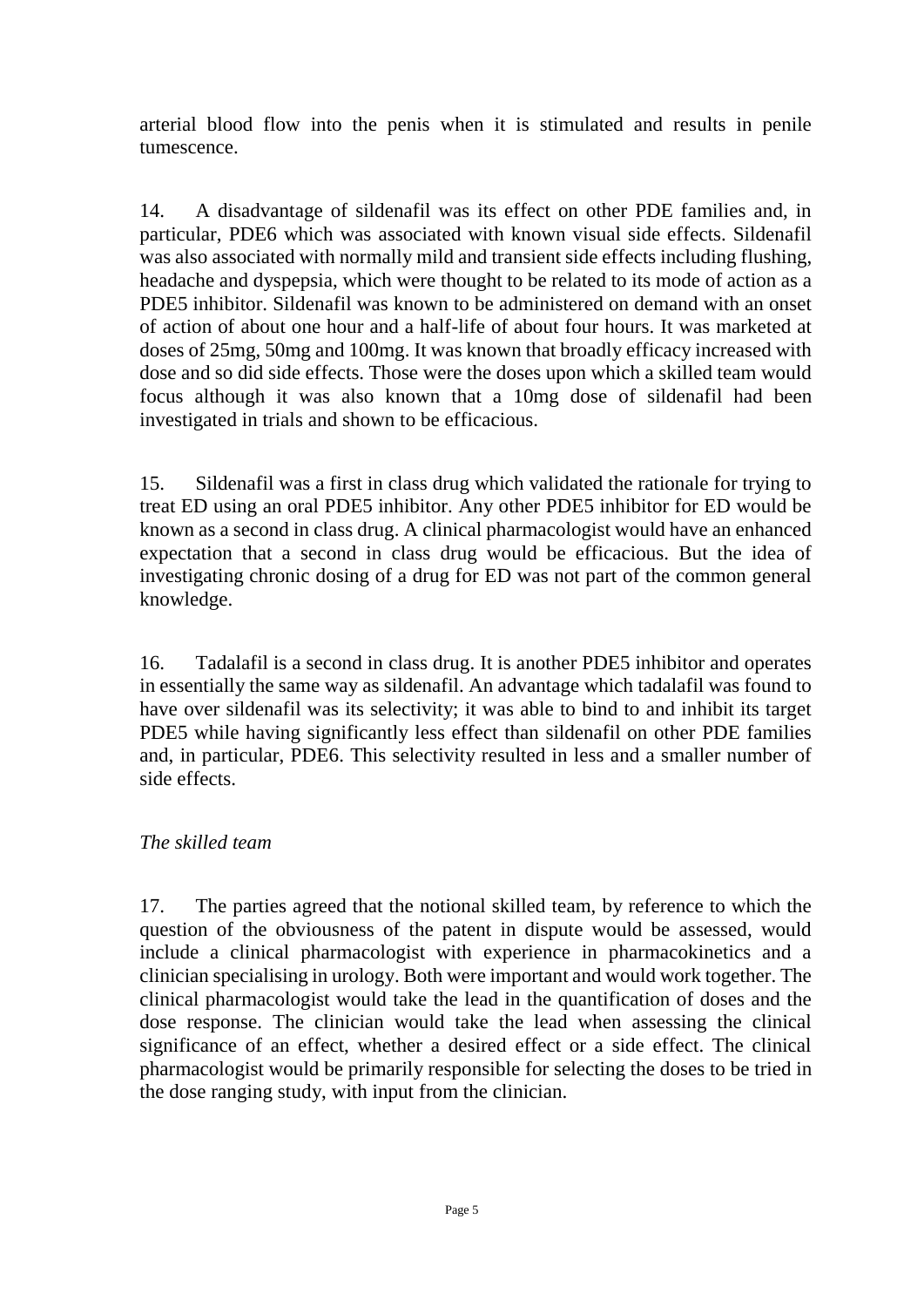## *The phases of clinical research*

18. It was of central importance to the case of obviousness which the claimants presented that clinical research into a new medicine follows a standard pathway of four phases. The judge set out this pathway in paras 76-81 of his judgment and below I draw heavily on Kitchin LJ's summary of that exposition.

19. A new drug, identified through appropriate in vitro testing and pre-clinical animal studies, is taken forward into human tests. The first of such tests are known as Phase I and they are carried out on healthy volunteers to test safety rather than efficacy. The tests provide pharmacokinetic information and allow an assessment of bio-availability. If these tests are positive, the next step is to move the drug into Phase II.

20. Phase II studies are generally carried out in two stages, Phase IIa and Phase IIb. Phase IIa, which consists of what are sometimes known as "go, no-go" studies, provides proof of concept. The studies are generally carried out at one dose, selected to be high enough to give the drug the best chance of showing a positive effect on the disease, albeit not too high to risk serious side effects.

21. Phase IIb involves testing a range of doses to show the effect of the dose. In the judge's words, the idea is that the highest dose will show a larger clinical effect than the smallest dose. The obviousness challenge in this case focuses on what the hypothetical skilled team would do in this phase of clinical research.

22. If the decision after Phase II is positive, the next phase is Phase III. This is a large scale clinical trial designed to generate data to support an application for regulatory approval. Phase IV studies take place after regulatory approval and are not relevant to the issues arising in this appeal.

# *The Daugan patent*

23. Glaxo filed an application for a patent which was published on 6 February 1997 and led to patent EP 0 839 040 ("the Daugan patent" or "Daugan"). Glaxo did not take forward the research to implement the Daugan patent but transferred it to ICOS. The Daugan patent discloses the idea of using certain compounds which are PDE5 inhibitors for the treatment of ED. It specifically describes two compounds, A and B. Compound A is tadalafil. Daugan discloses tadalafil's (and Compound B's) potency (ie  $IC_{50}$ ) against PDE5 as 2 nM. Daugan discloses that doses of Compounds A and B will generally be in the range of 0.5mg to 800mg daily for the average adult patient. It gives examples of a tablet containing a 50mg dose of the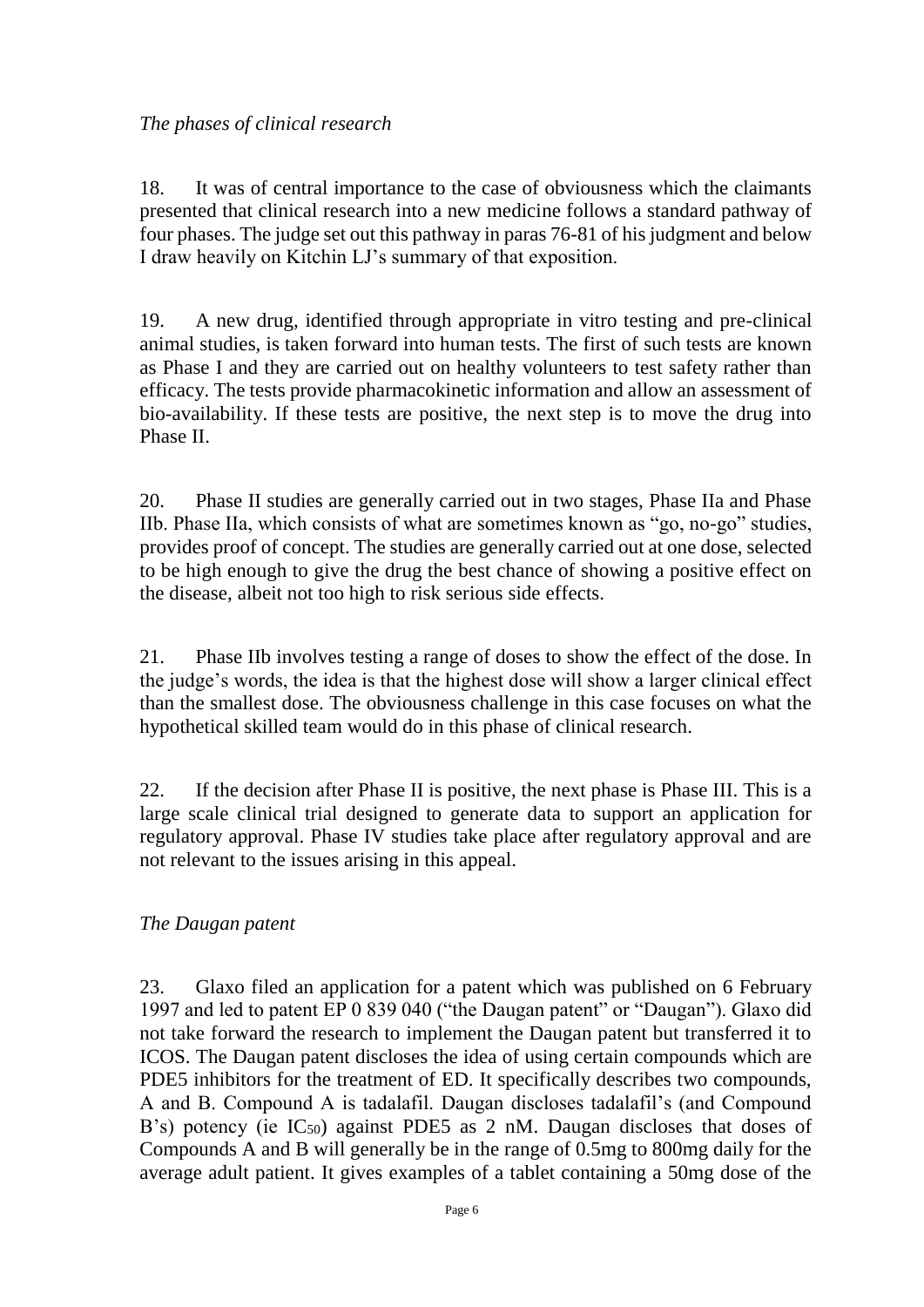active ingredient. But the Daugan patent does not purport to set out an appropriate dosage regime as an oral treatment of ED.

24. It is not disputed that at the priority date it was entirely obvious for the notional skilled team, given the Daugan patent, to set out taking tadalafil forward into a routine pre-clinical and clinical trial programme as an oral treatment for ED. The statements in Daugan and the huge success of sildenafil as an oral PDE5 inhibitor made it very obvious. Tadalafil would be an attractive potential second in class medicine to develop because Daugan teaches that it has a promising  $IC_{50}$ against PDE5. It is more potent than sildenafil, which has an  $IC_{50}$  of about 3 or 3.9 nM. The trial judge found that the skilled team would understand the limitations of in vitro IC<sup>50</sup> data and would know that there could be all sorts of factors such as bioavailability and tissue compartmentalisation which might limit tadalafil's clinical utility. But he found that that would not deter the skilled team from embarking on a routine pre-clinical and clinical trial programme.

25. The central question in this appeal is whether in the light of the common general knowledge which I have summarised in paras 8-16 and 18-22 above and the Daugan patent as the nearest prior art, the relevant claims in the 181 patent were obvious. I therefore turn to the 181 patent.

## *The 181 patent*

26. The 181 patent is a dosage patent. In the specification (para 1) it refers for priority to the provisional patent application to the US Patent and Trademark Office Serial no 60/132036, which was filed on 30 April 1999. It asserts (para 2) that the invention relates to a highly selective PDE enzyme inhibitor and to its use in a pharmaceutical unit dosage form. In particular it relates to a potent inhibitor of PDE5 that is useful for the treatment of sexual dysfunction. In its description of the background of the invention, it refers to VIAGRA, its lack of selectivity for PDE6 and its side effects (para 4). It refers in para 7 to the Daugan patent and its disclosures. It asserts (para 8) that the applicants have discovered that tadalafil (which it described as "compound (I)") "can be administered in a unit dose that provides an effective treatment without the side effects associated with the presently marketed PDE5 inhibitor, sildenafil. Prior to the present invention such side effects were considered inherent to the inhibition of PDE5." It continues (para 9) that clinical studies revealed that the product is effective with a reduced tendency to cause flushing and, unexpectedly, can be administered with clinically insignificant side effects associated with the combined effects of a PDE5 inhibitor and an organic nitrate.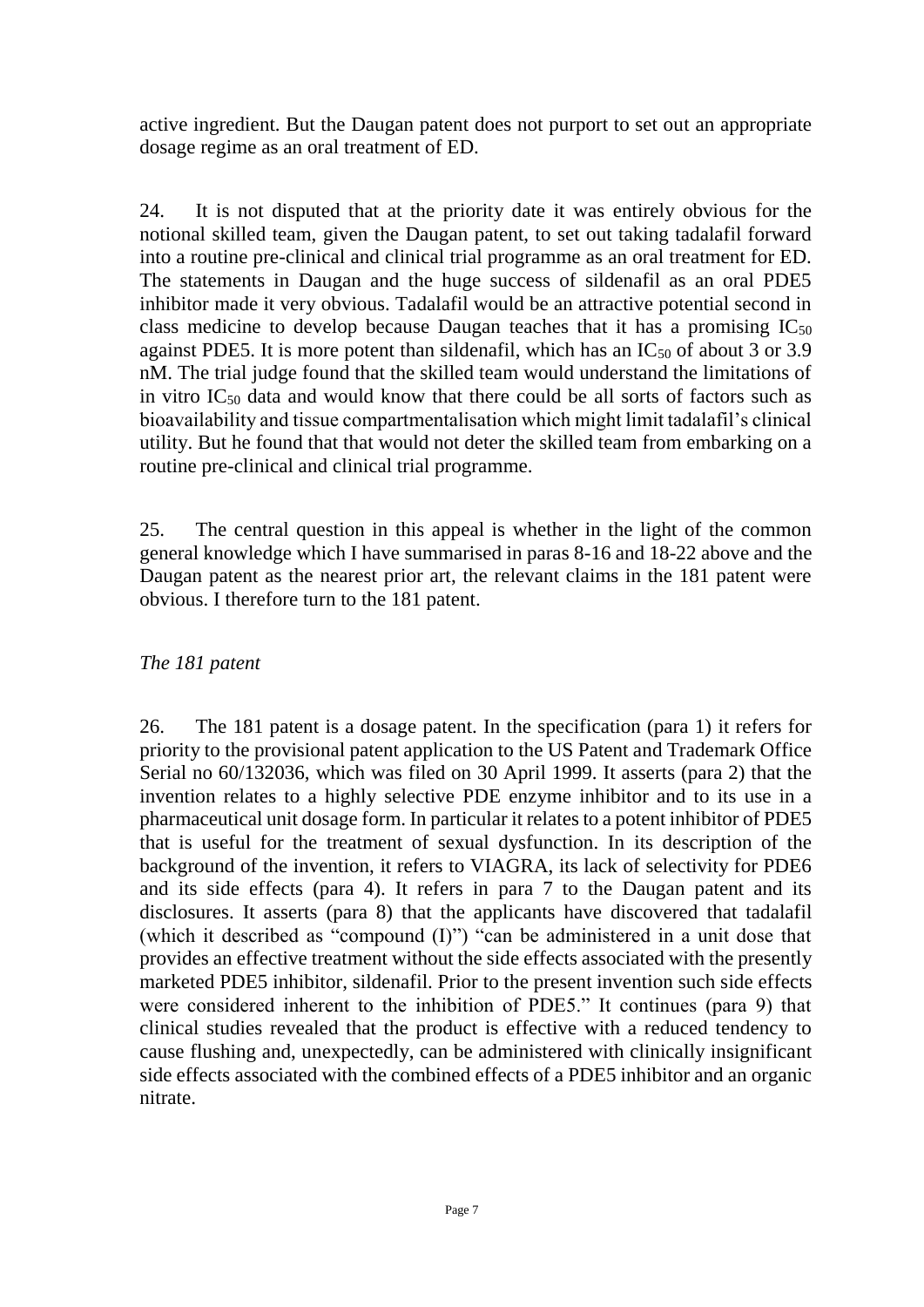27. In its summary of the invention (paras 11-15) it discloses a pharmaceutical dosage form for human pharmaceutical use of about 1 to about 5mg of tadalafil in a unit dosage form suitable for oral administration for the treatment of sexual dysfunction, including ED up to a maximum total dose of 5mg per day.

28. The relevant claims are as follows. Claim 1 asserts "A pharmaceutical unit dosage composition comprising 1 to 5mg of a compound having [the illustrated structural formula of tadalafil] said unit dosage form suitable for oral administration up to a maximum total dose of 5mg per day". Claims 2 and 3 assert dosage forms comprising 2.5mg and 5mg of the compound respectively. Claim 6 states: "the dosage form of any one of claims 1 through 3 for use in treating a condition where inhibition of PDE5 is desirable." Claim 7 refers to the dosage form of claim 6 "wherein the condition is a sexual dysfunction". It is a claim for a purpose-limited product, known as an EPC 2000 claim, which, since 2011, the European Patent Office ("EPO") issues in place of "Swiss-form claims", and claim 8 refers to the sexual dysfunction of ED. Claim 10 is a Swiss-form claim which, as is well-known, is a purpose-limited process claim, giving a monopoly for "the use of compound X in the manufacture of a medicament for the treatment of indication Y". It is in the following terms:

> "10. Use of a unit dose containing 1 to 5mg of a compound having the structure [of tadalafil] for the manufacture of a medicament for administration up to a maximum total dose of 5mg of said compound per day in a method of treating sexual dysfunction in a patient in need thereof."

29. Kitchin LJ in his judgment (para 46) observed that the purpose-limited claim 7 is dependent on claim 6 and claim 1 and construed it as manifesting an intention that the maximum dose per day constituted part of the purpose limitation of the claim. He also interpreted claims 7 and 10 as being directed to the treatment of sexual dysfunction by the administration of a dose of no more than 5mg tadalafil per day. The claimed invention is the application of the discovery that sexual dysfunction may be treated by administering such a dose and with minimal side effects (paras 50-52). The claimants do not challenge those findings.

30. Lilly asserts that the essence of the invention is the discovery that tadalafil is effective in treating ED at such a low dose and with minimal side effects. This discovery has allowed the drug to be taken daily (for chronic use) rather than on demand, thus avoiding the need to anticipate when sexual activity might occur. This is, Lilly claims, a significant technical advantage as sildenafil by contrast is approved for on-demand use only.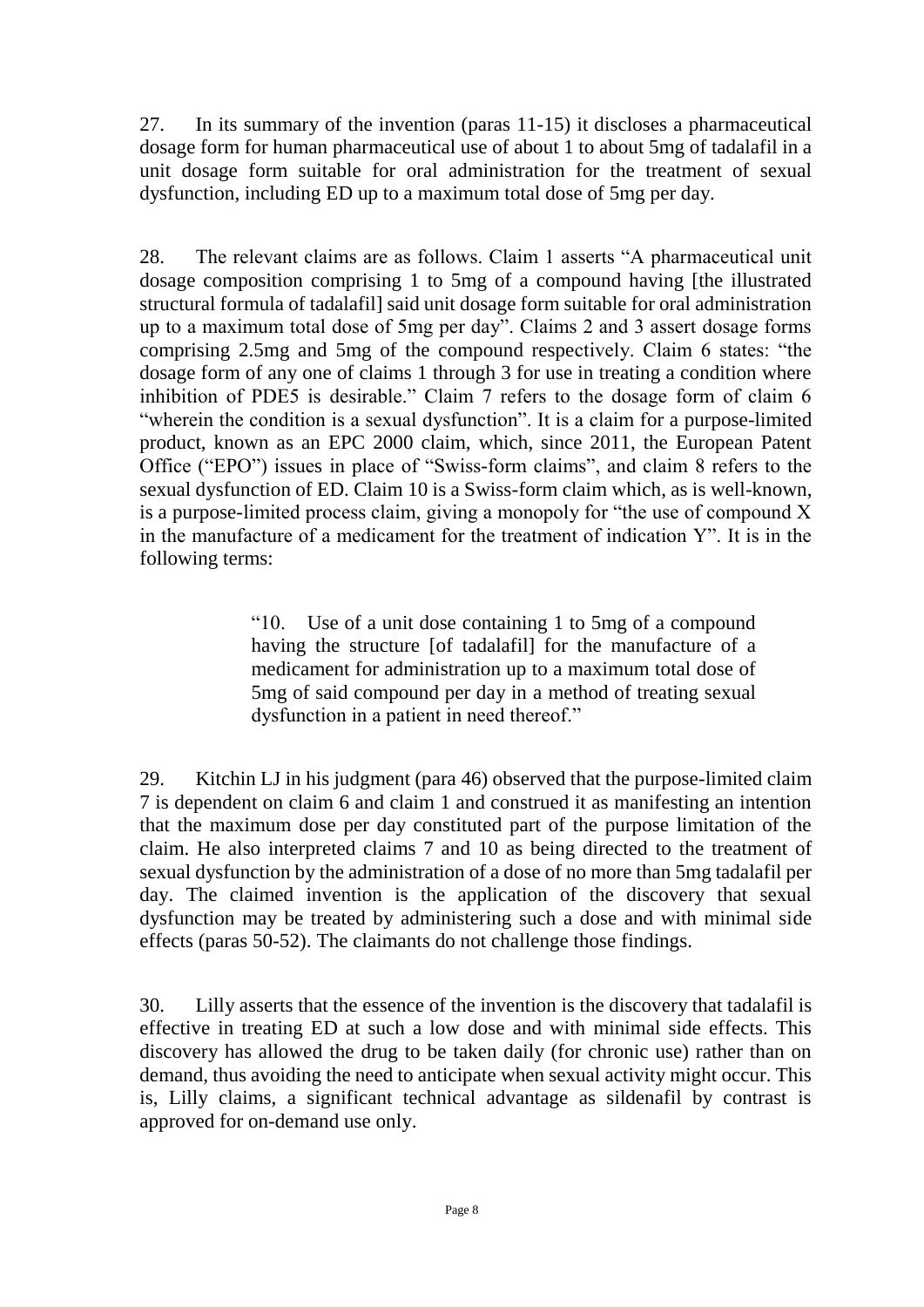31. Before Birss J the claimants submitted that it would be obvious for a skilled team given the Daugan patent to take tadalafil forward into a routine pre-clinical and clinical trial programme as an oral treatment for ED at the priority date. While costly and time-consuming, the programme would involve nothing other than routine work and no inventive effort was required. In the course of the programme to establish tadalafil as a safe, tolerable and effective treatment for ED, a 5mg dose would be one of the doses used on patients as it was obvious to ascertain the lowest dose at which the drug was effective. Standard dose-ranging studies would lead to the claims in the 181 patent. The programme would reveal the invention without any inventive step. The fact that the 5mg per day dosage has a surprising beneficial property of minimal side effects was simply a bonus which did not make the dosage regime an invention.

32. Lilly's response was first that the discovery of the dosage regime was the result of expensive and unpredictable research which was entitled to patent protection. Secondly, at the start of the programme it was not obvious to try a low dose like 5mg per day as there was no reason to think that it would be effective at that dosage. To invalidate the claim, it would be necessary to show that at the start of the programme it was obvious to the skilled team that a 5mg/day dose would be safe and effective and also would have the minimal PDE5 related side effects. Lilly referred to the EPO's problem and solution approach and sought to apply it to the facts of the case.

33. Birss J accepted neither approach in its entirety. He analysed the obviousness case by concentrating on claim 7. He reminded himself that the test for obviousness is a single and relatively simple question of fact. It is a question of fact to be decided by detailed technical arguments and evidence concerning the particular facts and circumstances, a task with which wide generalisations do not assist. He accepted that some experiments which were undertaken without a particular expectation as to the result were obvious. When considering pre-clinical and clinical research it may be necessary to consider a step-wise series of tests which the skilled team would undertake. But even if each of those steps were obvious, one must avoid the risk of hindsight by standing back and looking at the facts as a whole. The fact that routine tests have uncertain results does not on its own turn those results into an invention. Similarly, the fact that, before the pre-clinical, Phase I and Phase IIa tests had been performed, one cannot say what particular doses will be tested in a Phase IIb test does not of itself make those doses inventive if some of them are found to work. He referred to the statement by Kitchin J in *Generics (UK) Ltd v H Lundbeck A/S* [2007] RPC 32, which I set out in para 63 below, and identified as relevant factors in his assessment of obviousness in this case the following: motive, multiple avenues, the effort involved and the expectation of success, the occurrence of unexpected and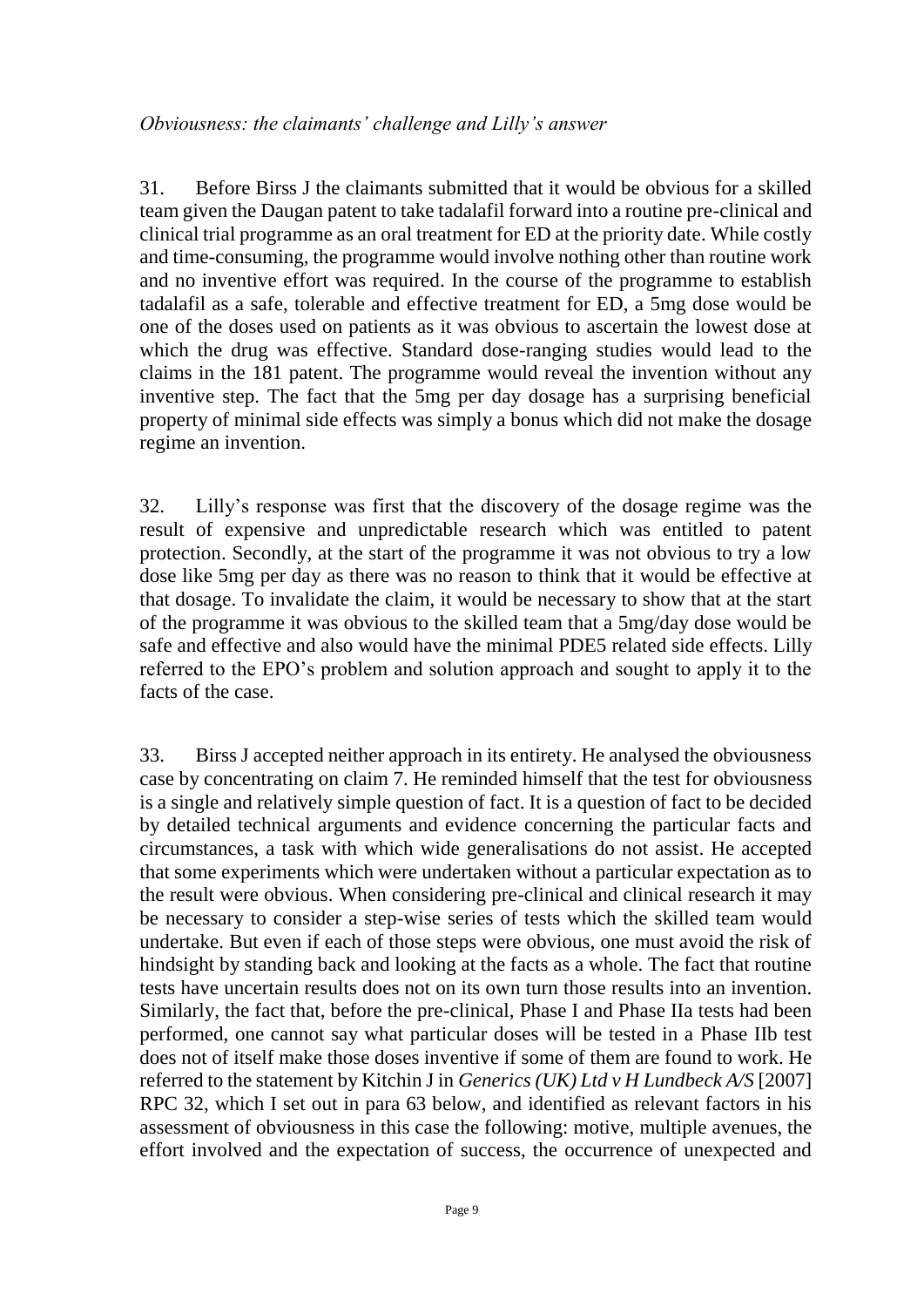surprising results and the need for and nature of value judgments which have to be made in carrying out the project.

34. The judge's findings of fact were based principally on the evidence of (i) Mr Gary Muirhead a consultant to the pharmaceutical industry, whom the claimants called and who had worked for Pfizer on the development of drugs, including sildenafil, (ii) Dr Jay Saoud, whom Lilly called and who had over 25 years of experience in clinical development, pharmacokinetics and statistical analysis in industry, academia and contract research organisations and (iii) Dr Gerald Brock, whom Lilly called and who is a practising clinical urologist with extensive clinical, academic and advisory experience in matters concerning treatments for ED.

35. In his careful assessment of their evidence Birss J held, at paras 287 et seq, that it would have been "entirely obvious" for a skilled team given Daugan to set out to take tadalafil forward into a routine pre-clinical and clinical trial programme as an oral treatment for ED at the priority date. The Phase I studies would produce results which would lead the skilled team to design and undertake the Phase IIa "go no-go" study of a single 50mg dose of tadalafil in a relatively small group of patients. They would embark on that study with a reasonable expectation that the drug would be safe, tolerable and effective at that dose. Turning to the Phase IIb studies, Birss J concluded that the first dose ranging study would be of on demand dosing using 25, 50 and 100mg of the drug. He did not accept Mr Muirhead's suggestion that a 5mg dose would be included in this first study. The skilled team's expectations would be that they would hope that the study would show a dose response relationship. But the results would not be what the team expected because they would show no difference in efficacy between the three doses, demonstrating an apparent therapeutic plateau.

36. The critical dispute at this stage was whether in the light of those findings it was an obvious thing for the skilled team to conduct a further dose ranging study or studies to investigate lower doses and determine the minimum effective dose. Birss J did not accept the claimants' case that it was. He held that the skilled team would be well aware that there was no defined standard of minimal efficacy in relation to ED and that it would require a value judgement to characterise a minimum effective dose. He concluded (para 327) that it was not inevitable that the skilled team would investigate lower doses after discovering the therapeutic plateau because they had found a dose (at least 25mg) which was safe, tolerable and effective and thus had secured the prime objective of the programme; but he held that it was "very likely" that they would. A skilled team would be familiar with multiple dose ranging studies as necessary as a generality.

37. If the skilled team carried out a further dose ranging study they would have included 5mg and 10mg doses. They would not have any expectation that the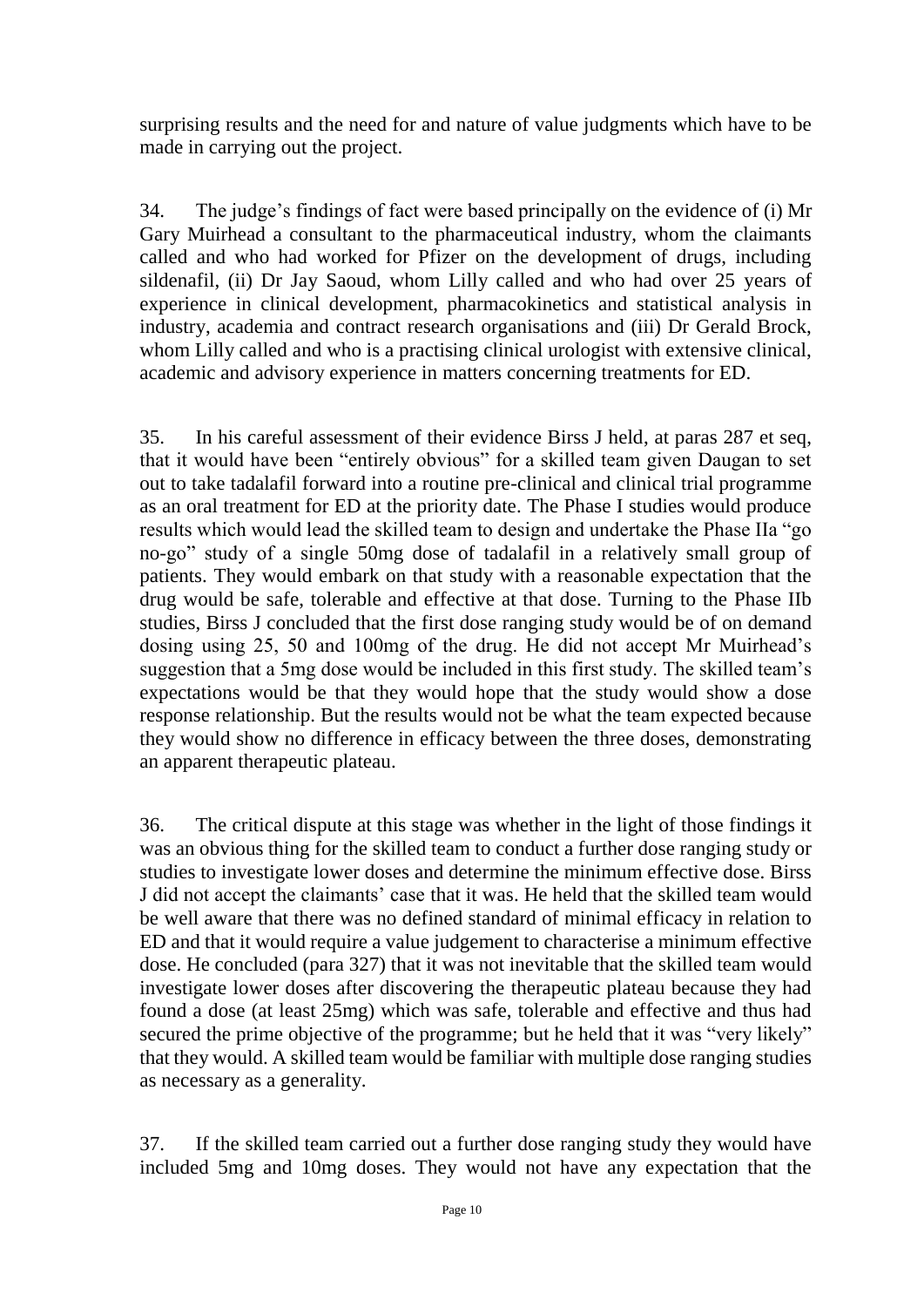minimum effective dose was substantially lower than 25mg or that they would find a dose below 25mg at which there was a clinically relevant effect with reduced side effects. The discovery that at a 5mg dose tadalafil was efficacious and had reduced side effects would surprise the team. The investigation of chronic daily dosing in addition to on demand dosing would follow the similar pattern but the initial study would probably include a 10mg dose. The team's expectation would be the same.

38. Having conducted this step-by-step analysis, Birss J then looked at the programme as a whole and assessed obviousness overall. He concluded that, given Daugan, a 25mg/day dose of tadalafil was obvious as a treatment for ED but that a 5mg daily dose was not. In para 343 he summarised his reasons in these terms:

> "i) In terms of motives to find a solution to the problem the patent addresses, the skilled team would be highly motivated by Daugan and the success of sildenafil to investigate tadalafil as a treatment for [ED].

> ii) As for possible avenues of research, overall tadalafil would be obvious to investigate. In terms of doses however, 5mg/day is a significantly lower dose than the 50mg dose exemplified in the Daugan prior art and the marketed doses of sildenafil. It is also significantly lower than the 50mg dose which would be chosen for the first test of efficacy at Phase IIa. It would not be chosen in the routine first dose ranging study. The team would not have anticipated daily dosing as something to be studied from the outset but once the half-life was discovered it is likely that daily dosing would be included.

> iii) In terms of effort, overall the programme would involve very substantial resources of time, money and people but it would be pursued. However, by the time the idea of investigating lower doses presents itself, the team would have established safe, tolerable and effective doses of tadalafil at 25mg on demand and 10mg for daily dosing. At that stage the impetus to investigate lower doses would be reduced but not eliminated.

> iv) Expectations of success can be considered overall and in relation to particular studies. Overall the team would embark on the project with a reasonable expectation of success in establishing tadalafil as a safe, tolerable and effective treatment for [ED]. However, the claimants failed to prove that efficacy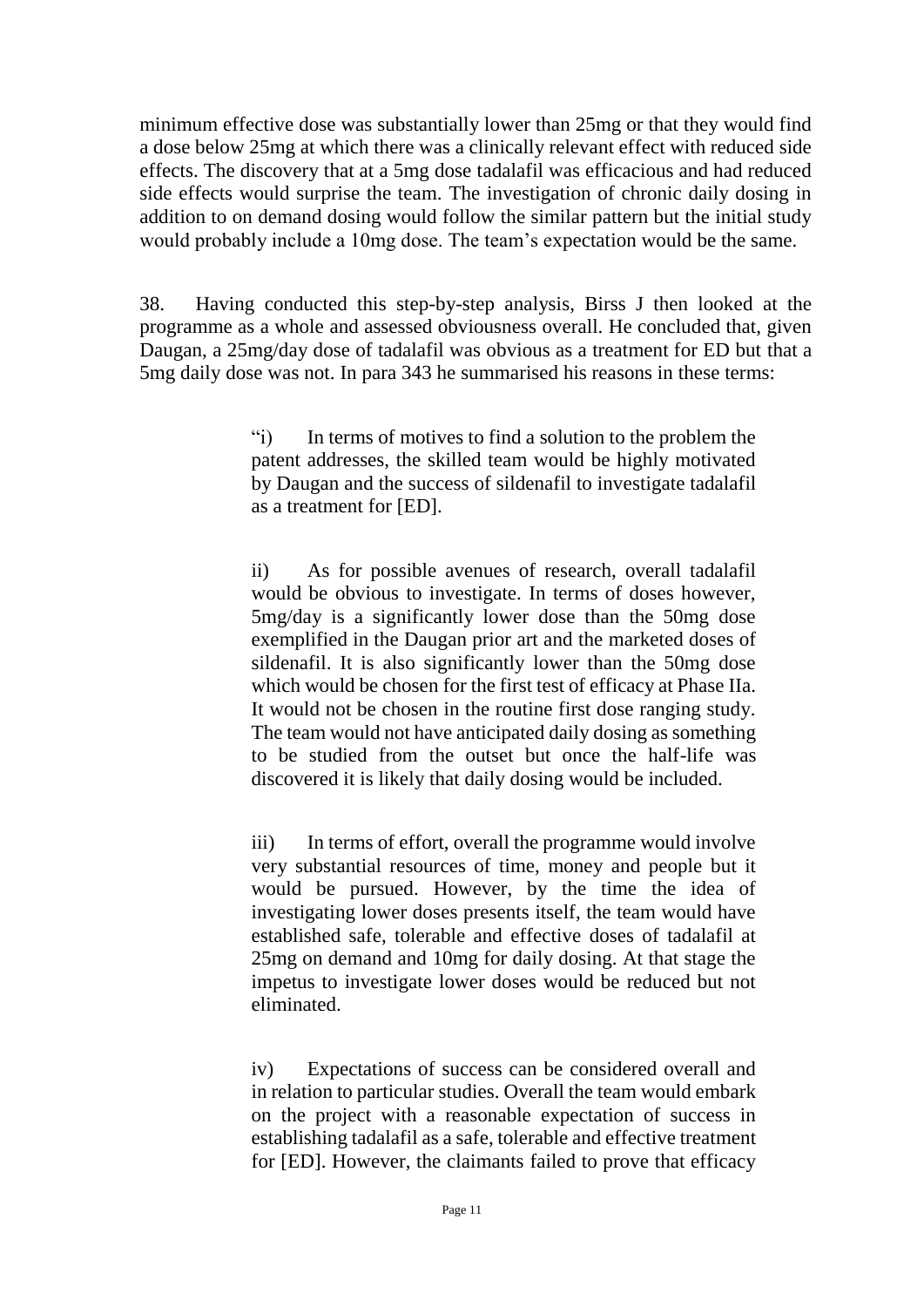at 5mg tadalafil was predictable or worth considering by the skilled team based on the properties of tadalafil as compared to sildenafil. The team would know that in principle there would be a minimum effective dose for tadalafil but would also know that its definition depends on a value judgment made by the team. In relation to the dose ranging studies, the team would conduct them hoping for a dose response. Following discovery of a plateau starting at 25mg or 10mg, there would very likely be a subsequent dose ranging study which included 5mg. The team would include a 5mg dose in this study hoping to see a dose response but that does not mean they would have a reasonable expectation that 5mg would produce a clinically relevant effect at all nor one with minimal side effects. Assuming a 5mg/day dose of tadalafil was tested, it would not be tested with a reasonable expectation of success.

v) Considering unexpected or surprising results, the position is as follows. The path to a 5mg dose requires the discovery of new information such as the half-life and the  $IC_{50}$ vs PDE6. That information would inevitably be found in any clinical programme. The path includes an important result which is unexpected even if it is not actually surprising, ie the plateau in the dose response from 10 to 100mg. There is also a surprising result: the existence of a useful effect with reduced side effects. The claimed 5mg/day dose has that property.

vi) A number of value judgments would be required of a skilled team in a programme which reaches the claimed invention. One is to define the level of clinical effect to be regarded as relevant. Another is to embark on investigating daily dosing. An important value judgment is what to do when an unexpected plateau in the dose response has been identified as the same time as a marketable dose."

39. He therefore concluded that claim 7 of the 181 patent involves an inventive step.

40. The Court of Appeal reached a contrary conclusion and allowed the appeal on the ground that claims 1, 7 and 10 were invalid for lack of inventive step.

41. In the leading judgment, Kitchin LJ addressed the claimants' case that, in the light of Daugan, it was obvious to take tadalafil forward into routine pre-clinical and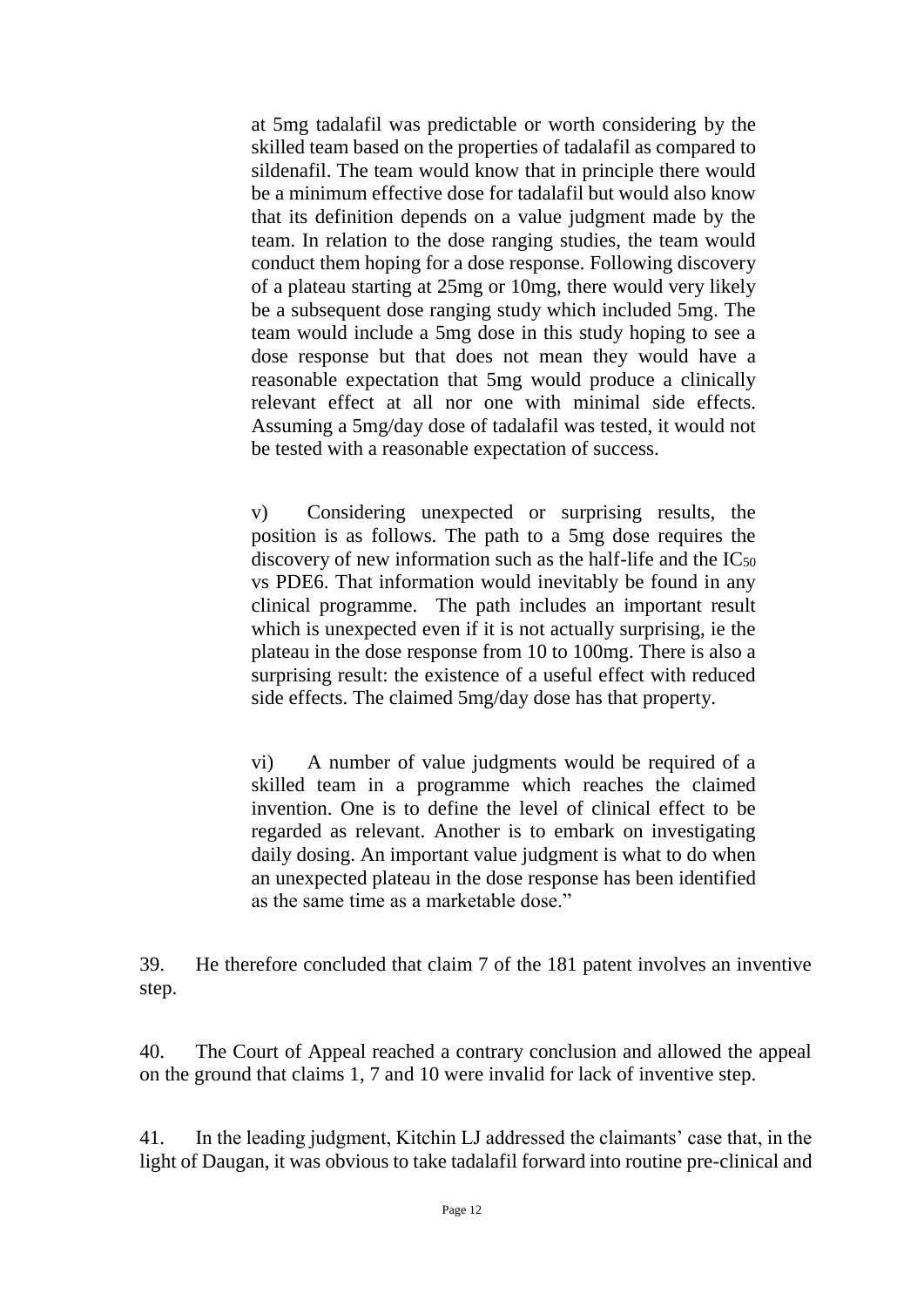clinical trial programme to assess its use as an oral treatment for sexual dysfunction. The claimants argued that nearly all dosage regimes in a Swiss-form claim will be obvious: *Actavis UK Ltd v Merck & Co Inc* [2008] EWCA Civ 444; [2009] 1 WLR 1186, Jacob LJ at para 32. A 5mg daily dose would be used in patients in the course of that programme and would reveal that it was a safe, tolerable and effective treatment. In other words, it would reveal the invention. The alleged invention was merely the product of standard practice in a routine clinical trials' process and the purpose of Phase IIb studies was to provide an understanding of the dose response relationship. Lilly's answer was that at the start of the programme it was not obvious to try a 5mg dose because the skilled team would have no idea if it would be a safe, tolerable and effective treatment. The skilled team had to make a series of value judgements in order to arrive at the invention and would have had no expectation that the 5mg dose would be efficacious or that it would have reduced side effects.

42. Kitchin LJ stated, at paras 131-135, that it was not the law that investigations into appropriate dosage regimes cannot yield patentable inventions and that Jacob LJ had not suggested otherwise in *Actavis v Merck*. The statutory task of the court was to have regard to all the relevant circumstances in order to answer the single question: "was it obvious to the skilled but unimaginative addressee in light of the prior art and the common general knowledge to make a product or carry out a process falling within the claim?" He affirmed that the judge would have had this well in mind. Accordingly, where no question of principle was involved, an appellate court had to be very cautious in differing from a judge's evaluation.

43. Nonetheless, he held that claim 1 was invalid for obviousness. It had no purpose limitation and encompassed a unit dosage composition comprising 1mg to 5mg of tadalafil which was suitable for administration up to a maximum total dose of 5mg per day but which was intended and was in fact used for administration of a higher per day total dose. On the judge's findings, given Daugan, it was obvious to develop such a composition and the judge should have so found. I do not understand Lilly to challenge this finding in this appeal. Instead, the battleground relates to claims 7 and 10.

44. In relation to those claims, the debate in the Court of Appeal appears to have focussed on the notional skilled team's approach to the Phase II trial. Kitchin LJ recorded Lilly's case that, having carried out the initial Phase IIb study, which would have found the 25mg dose on demand to be safe and efficacious, the skilled team needed to go no further but if they chose to do so, would test a 10mg dose before deciding whether to go further and test a 5mg dose. The skilled team also had to decide whether to test daily dosing. There were therefore various possible avenues of research, involving value judgements and it was not inevitable that the skilled team would investigate lower doses.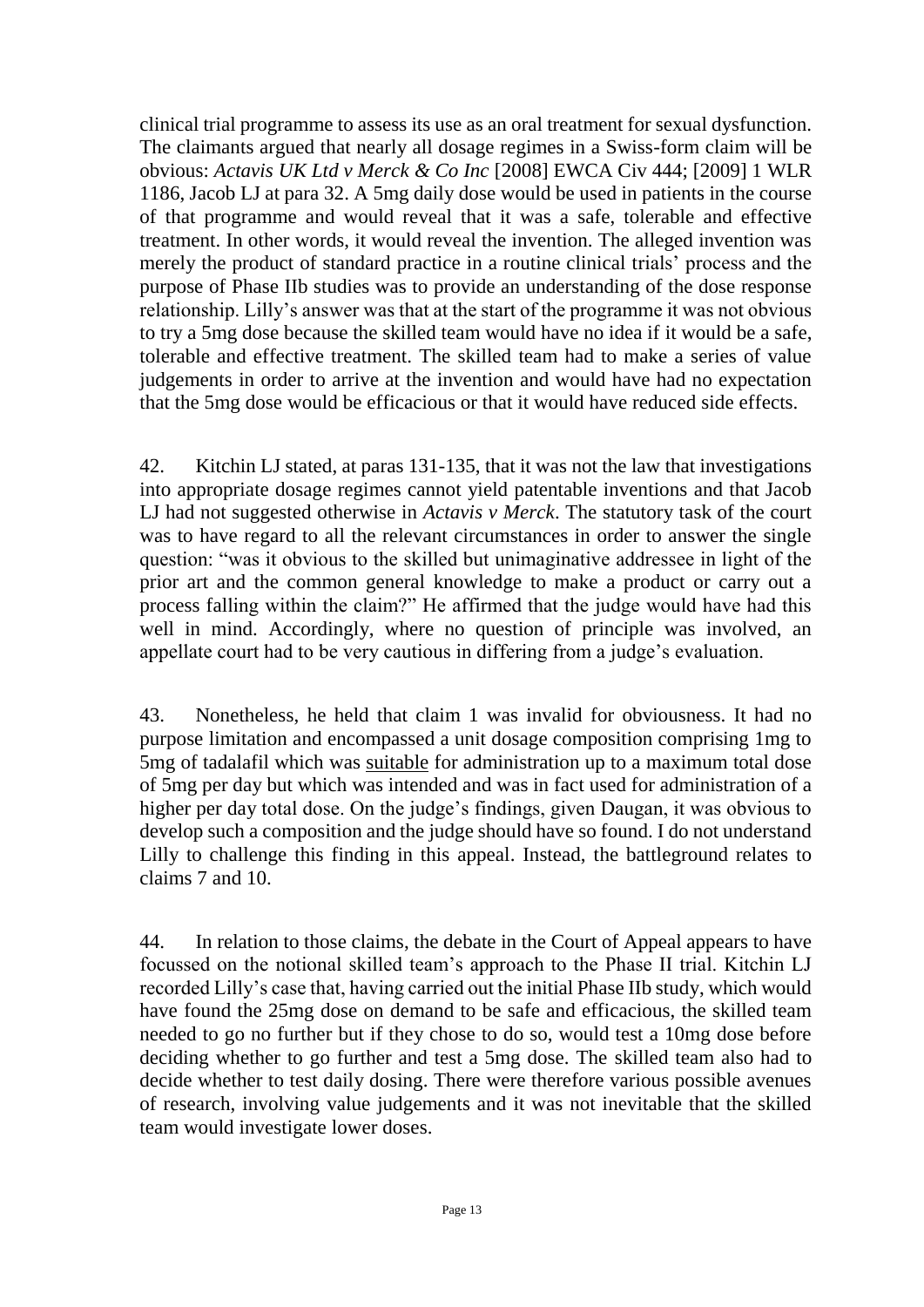45. Kitchin LJ accepted that it was relevant to consider whether the skilled team, starting with Daugan, would be faced with various possible avenues of research. He recognized that the skilled team would be faced with choices when embarking on Phase II studies, including how to proceed with the dose ranging studies and whether to study on demand or daily dosing. But in relation to the latter decision, he pointed out that the judge had found that the Phase I trial would have revealed the half-life of tadalafil and that the team would have decided to pursue both on demand and daily dosing in Phase II. In relation to the former decision, Kitchin LJ pointed out that the judge had found that the team would very likely investigate the 5mg dose of tadalafil after the first or, in the case of on demand dosing, a possible second dose ranging study. This finding was supported by the purpose of dose ranging studies, which was to ascertain the dose response relationship of the drug, and the fact that, so long as the study showed the  $IC_{50}$  remaining on the upper therapeutic plateau, that dose response relationship had not been found. Further, it was consistent with the evidence of the expert clinical pharmacologists, Mr Muirhead and Dr Saoud, and Kitchin LJ quoted the latter's evidence on cross-examination that, having discovered the therapeutic plateau, it was a "no brainer" to test a lower dose and that the skilled team would have done so. Kitchin LJ therefore rejected the idea that the skilled team would have been faced with a series of parallel avenues of studies and would have no expectation that any one of them would prove fruitful. Further, the team would have addressed both on demand and daily dosing and each avenue of inquiry would be very likely to lead the team to the invention.

46. Kitchin LJ held that the judge should not have attached weight to the fact that a 5mg dose was considerably less than the 50mg dose which would have been used in Phase IIa, because the Phase IIb tests were carried out for a different purpose, that is to ascertain the dose response relationship. Nor should the judge have attached weight to the conclusion that a 5mg dose would not be tested in the first Phase IIb study because he had also found that the team would very likely investigate it afterwards: the impetus to investigate lower doses would have remained because the purpose of the Phase IIb study had not been fulfilled. The finding that the skilled team could not predict at the outset that a 5mg dose would be safe and efficacious was of little weight because at least one of the purposes of the Phase IIb studies is to understand better the dose-response relationship of the drug and so identify the appropriate dose for the target population. Similarly the judge was wrong to attach weight to the conclusion that the team would not have an expectation of success when testing the 5mg dose: the judge had held that the team were very likely to test the 5mg dose as part of the dose ranging study but it was hard to see why they would have done so unless they had a reasonable expectation that it would assist them better to understand the dose response relationship.

47. Kitchin LJ also held that little weight could be attached to the fact that it was surprising (a) that there was a therapeutic plateau from 10mg to 100mg, and (b) that a 5mg per day dose was efficacious and had reduced side effects. While the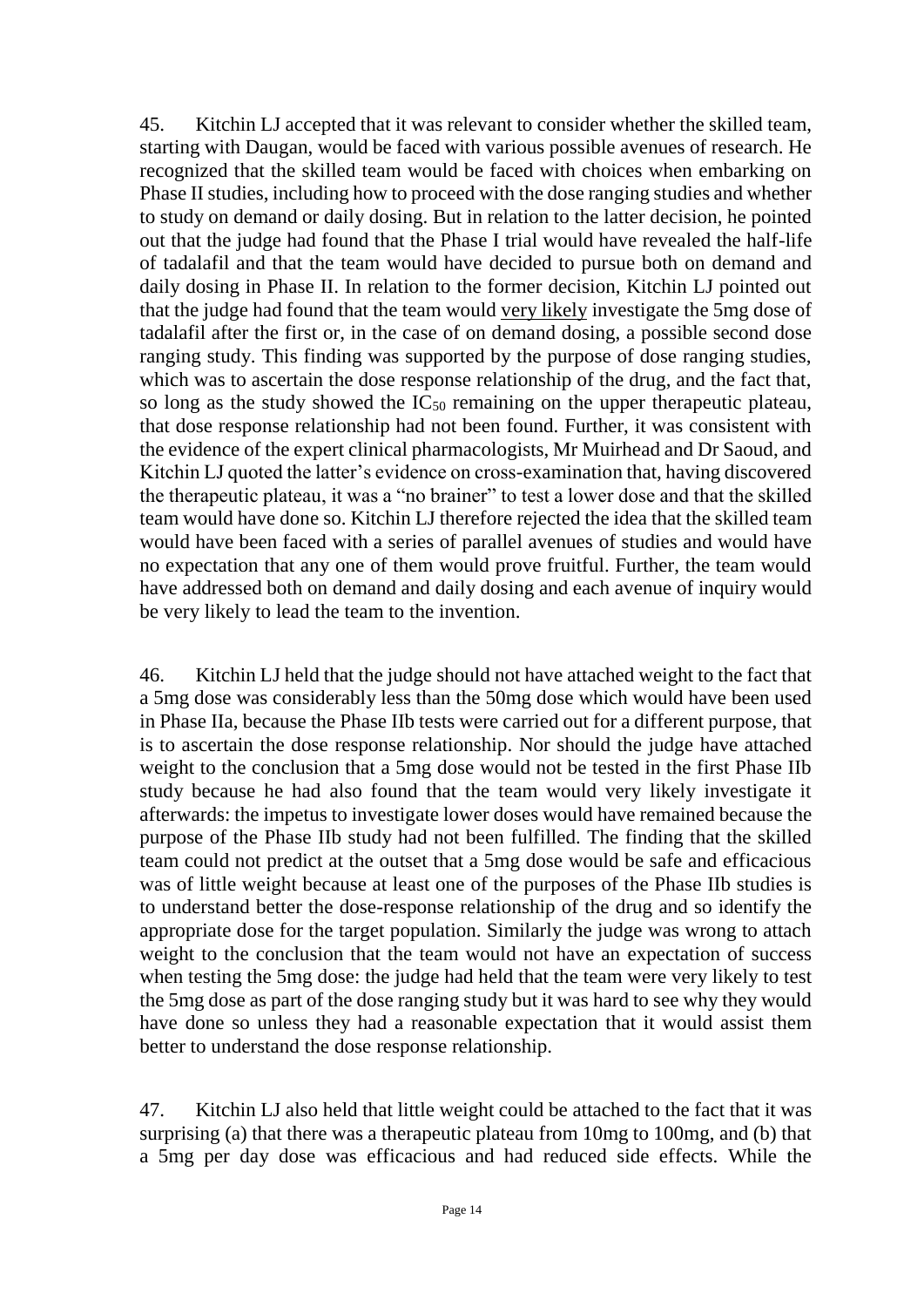discovery of a surprising or unexpected technical effect may be suggestive of invention, in this case the discovery of the therapeutic plateau and the efficacy of the 5mg dose was the product of a routine trial programme and the unexpected reduced side effects of the 5mg dose was a bonus effect which did not cause the 5mg dose to cease to be obvious. He also concluded that the value judgments to which the judge referred in para 343(vi) of his judgment (para 38 above) provided no effective support for the judge's conclusion in the face of his critical finding that it was very likely that the team would test the 5mg dose.

48. Kitchin LJ summarised his conclusions in this way, at para 152:

"Drawing the threads together, I am satisfied that Mr Speck has made good his criticisms of the judge's reasoning. The judge has lost sight of the fact that, on his own findings, the claimed invention lies at the end of the familiar path through the routine pre-clinical and clinical trials' process. The skilled but noninventive team would embark on that process with a reasonable expectation of success and in the course of it they would carry out Phase IIb dose ranging studies with the aim of finding out, among other things, the dose response relationship. It is very likely that in so doing they would test a dose of 5mg tadalafil per day and, if they did so, they would find that it is safe and efficacious. At that point they would have arrived at the claimed invention. In my judgment claims 7 and 10 are therefore invalid."

49. Floyd and Lewison LJJ issued concurring judgments to which I will refer in the discussion below.

50. Mr Waugh's challenge to the judgment of the Court of Appeal can be boiled down to one central submission: the statutory question in section 3 of the 1977 Act is whether the claimed invention was obvious at the priority date. This straightforward approach to the assessment of obviousness, he submitted, required the court to look at the invention set out in the relevant claim or claims of the patent and ask itself whether that asserted invention was obvious to the notional skilled but uninventive team at the priority date having regard to the state of the art at that date. Therefore, the question which the Court of Appeal should have asked was whether at the priority date, before the skilled team embarked on its investigation, it was obvious in the light of Daugan, and without knowledge of the alleged invention, that a 5mg per day dose of tadalafil would be a safe and effective treatment, with minimal side effects, for sexual dysfunction. The Court of Appeal erred by not adopting that approach and instead by holding that the invention was obvious, because the claimed invention was the product of a familiar and routine path of pre-clinical and clinical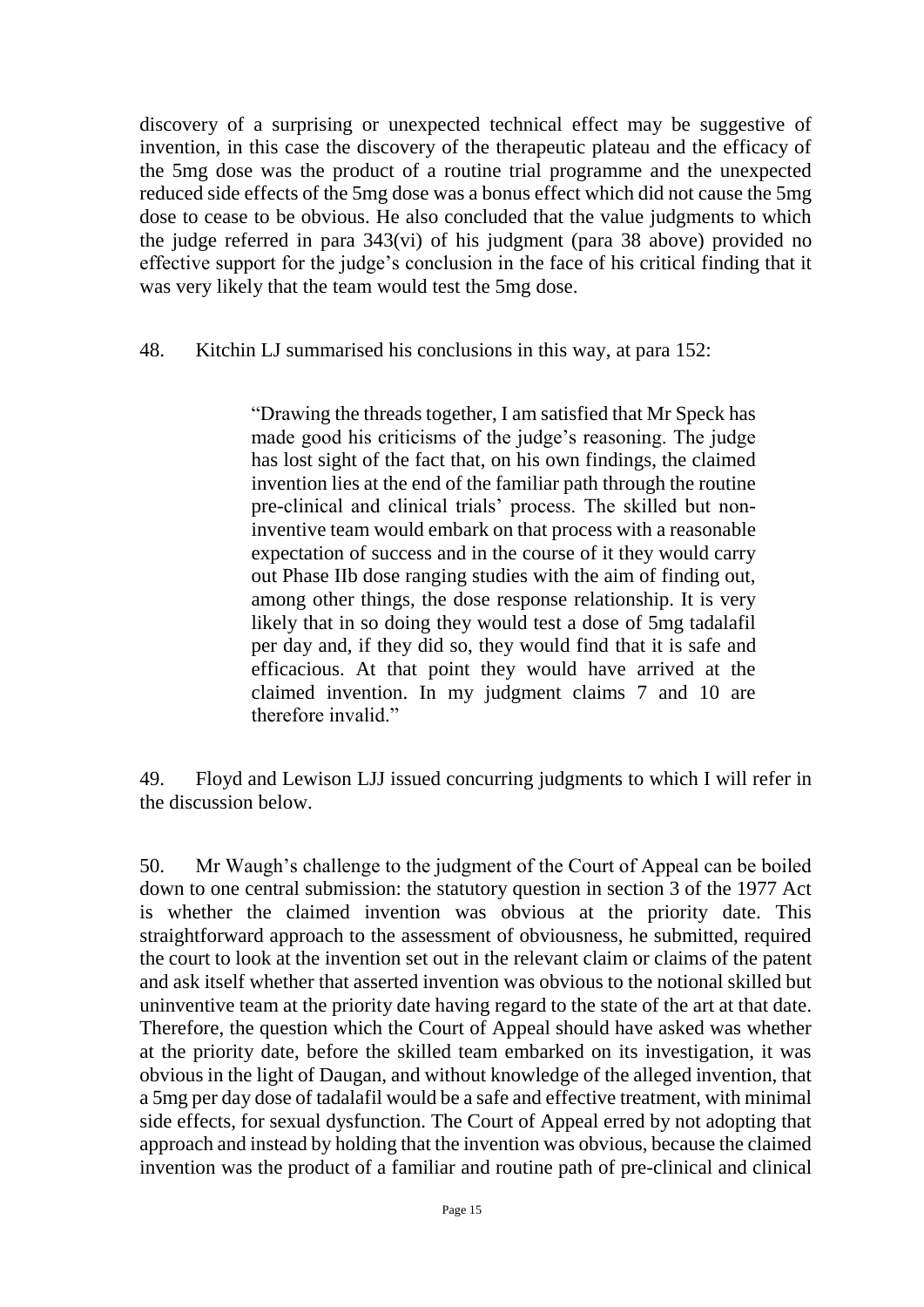research, in which each step was likely to follow the outcome of the prior step. This erroneous approach failed to address the question whether it was obvious to try that low dose because there was a reasonable expectation of success at the outset. It was also in conflict with the approach of the EPO which adopted a problem-and-solution analysis. Costly and time-consuming research which led to an unexpected technical effect will be patentable, whether such work is routine or not. The Court of Appeal, which accepted the trial judge's findings of fact, was not entitled to overrule his analysis.

51. Mr Speck sought to answer this case by making seven propositions. They were, first, that patent law is concerned with technical information which is of use industrially. A technical contribution is the difference between what a skilled person is enabled to do (a) in light of the state of the art and (b) with the teaching of the patent. Secondly, there was a symmetry or balance in the patent system which required an enabling disclosure, in other words a technical contribution, as the basis of a patent. Thirdly, the fundamental principle underlying the grant of a monopoly through a patent is that the monopoly must be commensurate with that technical contribution. The monopoly cannot cover that which the skilled person is already able to do or make, including obvious modifications or additions to the state of the art. Those he described as "the skilled person's repertoire". Fourthly, if all that a skilled person discovers is more information about products or processes that are already within that notional person's repertoire, there is no basis for the grant of a patent because that information does not add to the products or processes which the skilled person can make or do. Fifthly, the principle advanced by Lilly, that it is not permissible to take into account information not known at the priority date, is contrary to the basic scheme of patent law. Sixthly, if that principle were correct, it would apply whether or not the research revealed an unexpected benefit. Seventhly, patent law excludes from consideration information which is routinely ascertained using routine methods as part of the state of the art and using them for a routine purpose towards a routine end: in this case the implementation of the Daugan patent.

## *Discussion*

## *i) The approach to obviousness*

52. I am not persuaded that the law adopts the extreme position of either submission. Lilly's approach would require the court to disregard the work which a skilled person would carry out after the priority date in order to implement the teaching of the Daugan patent. That approach, as Mr Speck submitted, is contrary to the basic scheme of patent law. Actavis's approach in its reliance on "the skilled person's repertoire", in other words on what the skilled person could already do, cannot be a general test for obviousness as it would render irrelevant many of the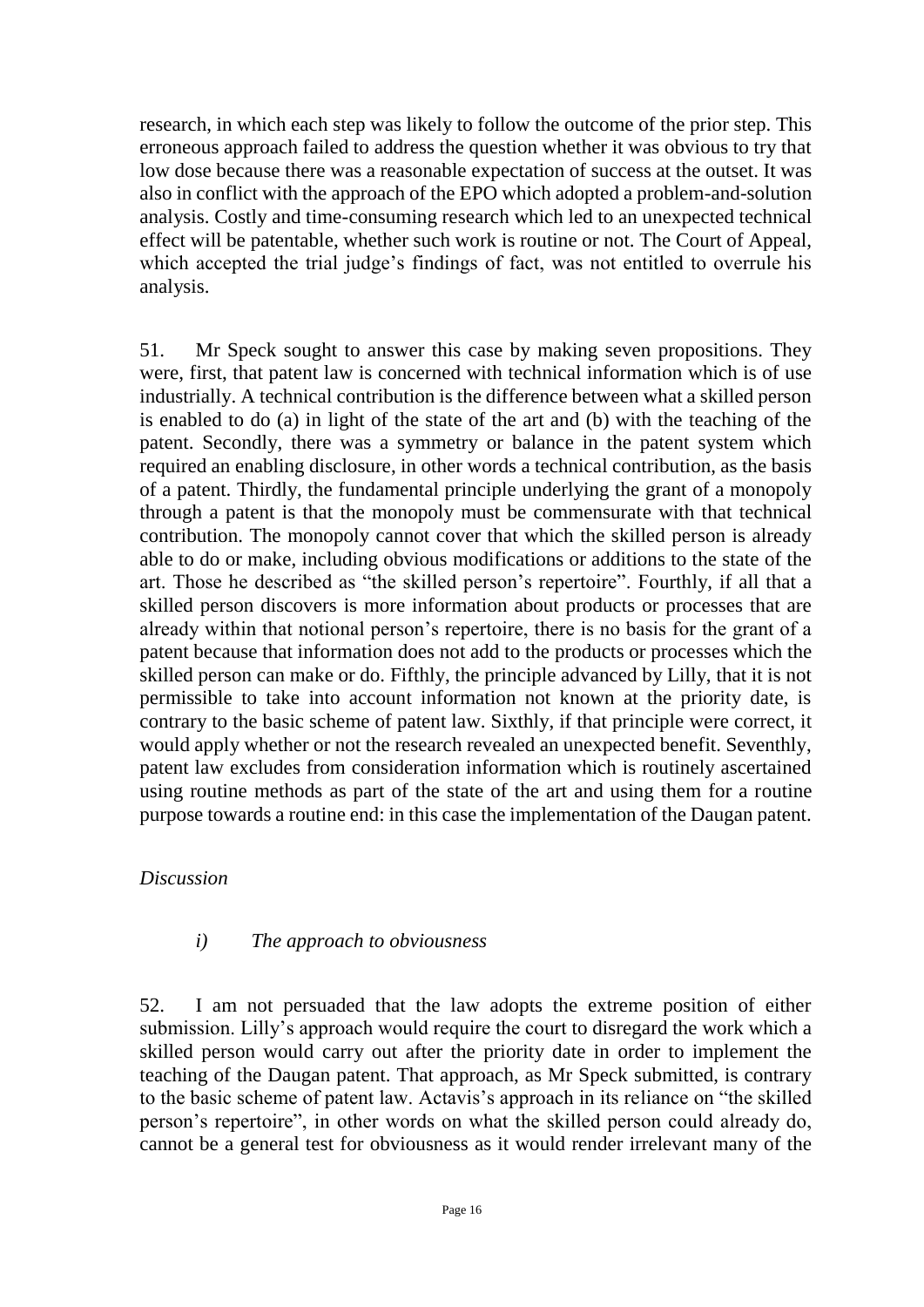factors to which the courts have had regard in the assessment of obviousness, some of which I mention below.

53. Since the enactment of the 1623 Statute of Monopolies, which prohibited the grant of a monopoly by the Crown but in section VI created an exception for a patent for "the sole working or making of any manner of new Manufactures … to the true and first Inventor and Inventors of such Manufactures …", the purpose of a grant of a patent has been to encourage innovation. The monopoly granted by the patent rewards the inventor by enabling him or her to charge a higher price than would have been possible if there had been competition. The "patent bargain" is this: the inventor obtains a monopoly in return for disclosing the invention and dedicating it to the public for use after the monopoly has expired. Lord Mansfield stated the point with his characteristic succinctness in *Liardet v Johnson* (1778):

> "The condition of giving encouragement is this: that you must specify upon record your invention in such a way as shall teach an artist, when your term is out, to make it - and to make it as well by your directions: for then at the end of the term, the public shall have benefit of it. The inventor has the benefit during the term, and the public have the benefit after …"

(quoted in Hulme, "On the History of Patent Law" (1902) 18 LQR 280, 285 and cited by Lord Sumption in the leading judgment in *Generics (UK) Ltd (trading as Mylan) v Warner-Lambert Co LLC* [2018] UKSC 56; [2019] Bus LR 360, para 17).

54. This overarching principle has survived the amendment of UK patent law after accession to the European Patent Convention. The EPO Technical Board of Appeal has confirmed the principle in, for example, its decision of 12 September 1995 in *Agrevo/Triazoles* (Case T-939/92) [1996] EPOR 171, para 2.4.2 in which it stated:

> "it has for long been a generally accepted legal principle that the extent of the patent monopoly should correspond to and be justified by the technical contribution to the art. … [T]his general legal principle was applied in relation to the extent of the patent protection that was justified by reference to the requirements of articles 83 and 84 EPC, the same legal principle also governs the decision that is required to be made under article 56 EPC, for everything falling within a valid claim has to be inventive."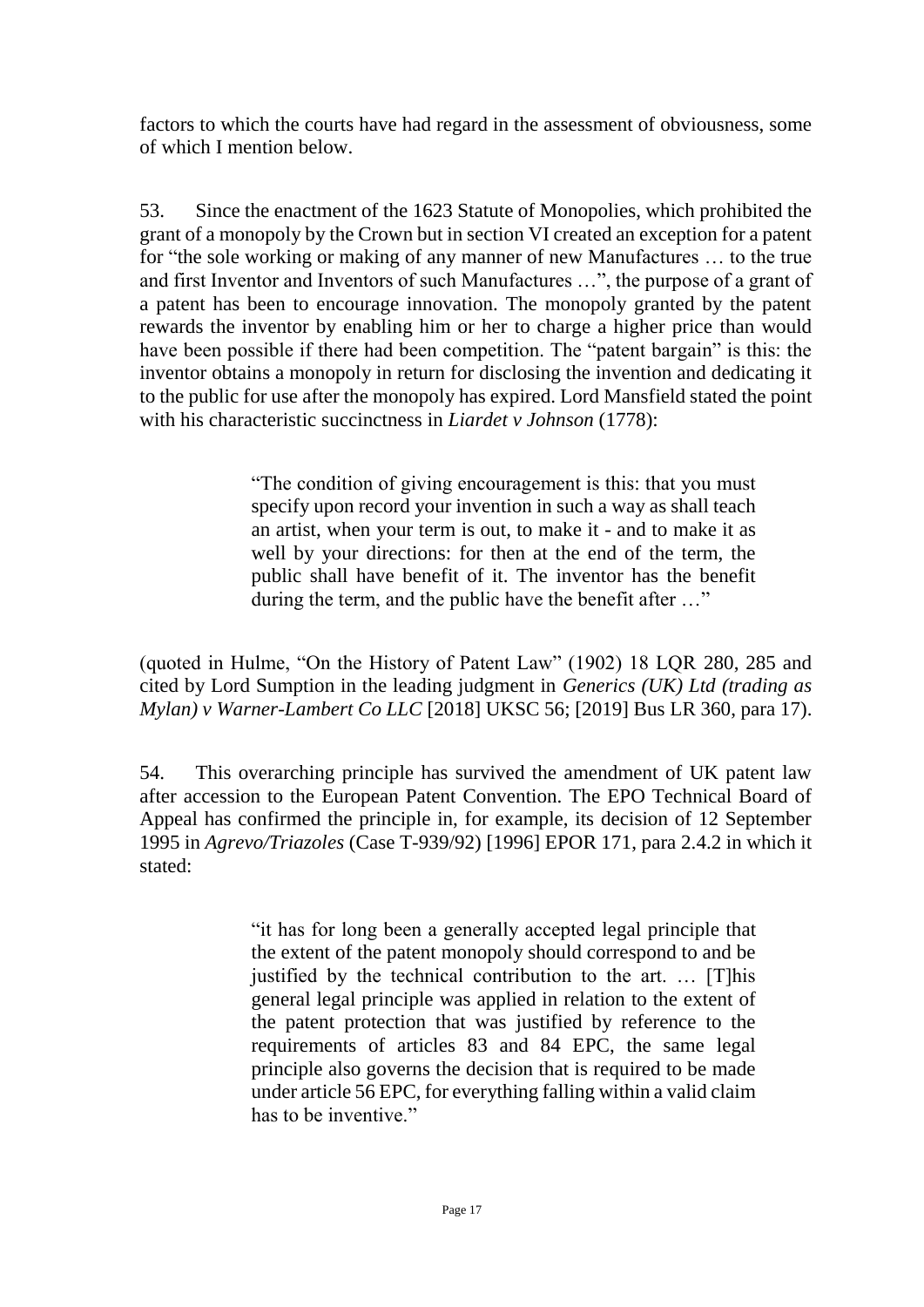See also *EXXON/Fuel Oils* (Case T-409/91) [1994] OJ EPO 653 at paras 3.3 and 3.4. Articles 83 and 84 of the EPC are concerned with the sufficiency of the disclosure of the invention in the patent application and the support which the description gives to the claims in that application. Section 14(3) and (5) of the 1977 Act correspond to those requirements. Article 56 of the EPO is concerned with the inventive step and provides:

> "An invention shall be considered as involving an inventive step if, having regard to the state of the art, it is not obvious to a person skilled in the art. …"

Section 3 of the 1977 Act, which I set out below, corresponds to this requirement.

55. As is well-known, section 130(7) of the 1977 Act declares that specified sections of the 1977 Act "are so framed as to have, as nearly as practicable, the same effects in the United Kingdom as the corresponding provisions of the European Patent Convention, the Community Patent Convention and the Patent Co-operation Treaty have in the territories to which those Conventions apply". Those sections include the sections which govern (a) the principal conditions of validity, that is to say novelty (section 2), inventive step (section 3), capability of industrial application (section 4) sufficiency of disclosure and the support of the claim by the description in the patent application (section  $14(3)$  and  $(5)$ ), and (b) the power of the court to revoke a patent on application, on grounds which include that the invention is not a patentable invention (which is a reference via section 1 to inter alia sections 2, 3 and 4) and inadequate disclosure in the patent application to enable the skilled person to perform the invention (section 72(1)).

56. It is also well established in the jurisprudence of courts in the United Kingdom that our courts, although not bound to do so, should normally follow the settled jurisprudence of the EPO (especially decisions of its Enlarged Board of Appeal) on the interpretation of the European Patent Convention in the interests of uniformity, especially when the question is one of principle: *Merrell Dow Pharmaceuticals Inc v H N Norton & Co Ltd* [1996] RPC 76, 82 per Lord Hoffmann; *Gale's Application* [1991] RPC 305, 322 per Nicholls LJ; *Actavis UK Ltd v Merck & Co Inc* [2009] 1 WLR 1186, paras 45-48 per Jacob LJ; *Conor Medsystems Inc v Angiotech Pharmaceuticals Inc* [2008] UKHL 49; [2008] 4 All ER 621, para 3 per Lord Hoffmann; *Generics (UK) Ltd v H Lundbeck A/S* [2009] UKHL 12; [2009] 2 All ER 955, para 35 per Lord Walker of Gestingthorpe; *Dr Reddy's Laboratories (UK) Ltd v Eli Lilly and Co Ltd* [2010] RPC 9, para 102 per Lord Neuberger of Abbotsbury MR; *Eli Lilly and Co v Human Genome Sciences Inc* [2011] UKSC 51; [2012] 1 All ER 1154; [2012] RPC 6, paras 83-87 per Lord Neuberger.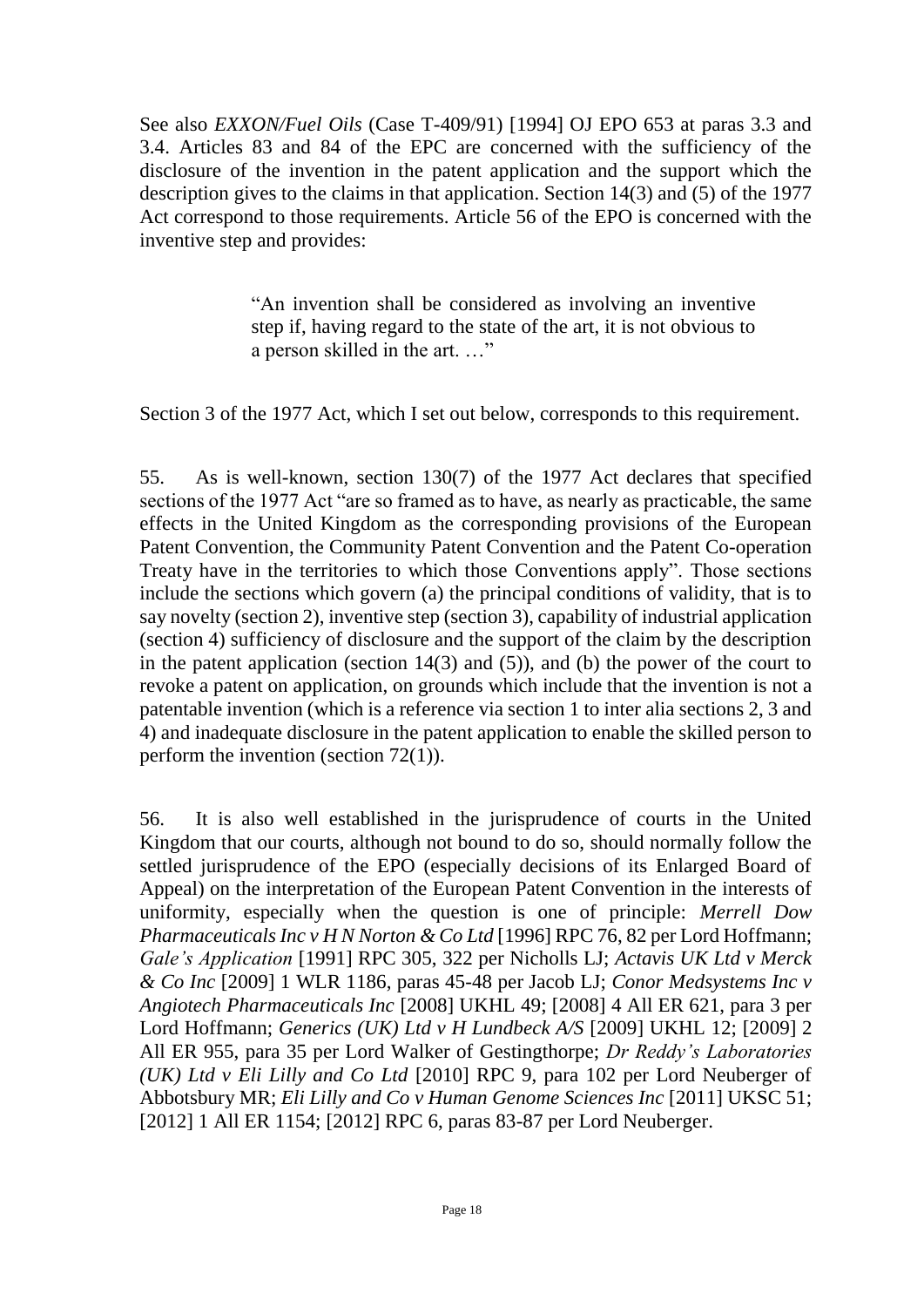57. The general principle that the extent of the patent monopoly should correspond to and be justified by the actual technical contribution to the art is thus part of the jurisprudence of both the EPO and the UK courts and, as Lord Sumption observed in *Generics v Warner-Lambert* (above), para 17, "the principal conditions of validity, novelty, inventive step, industrial application and sufficiency are all, in one way or another, directed to satisfying the principle thus expressed". There is therefore a balance or symmetry in patent law, as Mr Speck submitted.

58. This case is concerned with the condition which requires there to be an inventive step. Section 3 of the 1977 Act provides:

> "An invention shall be taken to involve an inventive step if it is not obvious to a person skilled in the art, having regard to any matter which forms part of the state of the art by virtue only of section 2(2) above (and disregarding section 2(3) above)."

Section 2(2) provides:

"The state of the art in the case of an invention shall be taken to comprise all matter (whether a product, a process, information about either, or anything else) which has at any time before the priority date of that invention been made available to the public (whether in the United Kingdom or elsewhere) by written or oral description, by use or in any other way."

These statutory provisions mandate the court to assess whether an invention is obvious by having regard to the state of the art at the priority date of the invention. If the invention is not obvious to the skilled person at that date, section 3 deems the invention to involve an inventive step.

59. The notional skilled person, while having the compendious knowledge of the state of the art which section 2(2) requires, has no inventive capacity. But that does not mean that the skilled person has no skill to take forward in an uninventive way the teaching of the prior art. In this case the notional skilled team comprises the clinical pharmacologist and the clinician specialising in urology (para 17 above). That notional team is treated as exercising the professional skills of its members in responding to the teaching of the Daugan patent. It follows that uninventive steps which the skilled team would take after the priority date to implement the Daugan patent are not excluded from consideration in assessing the obviousness of the alleged invention at the priority date.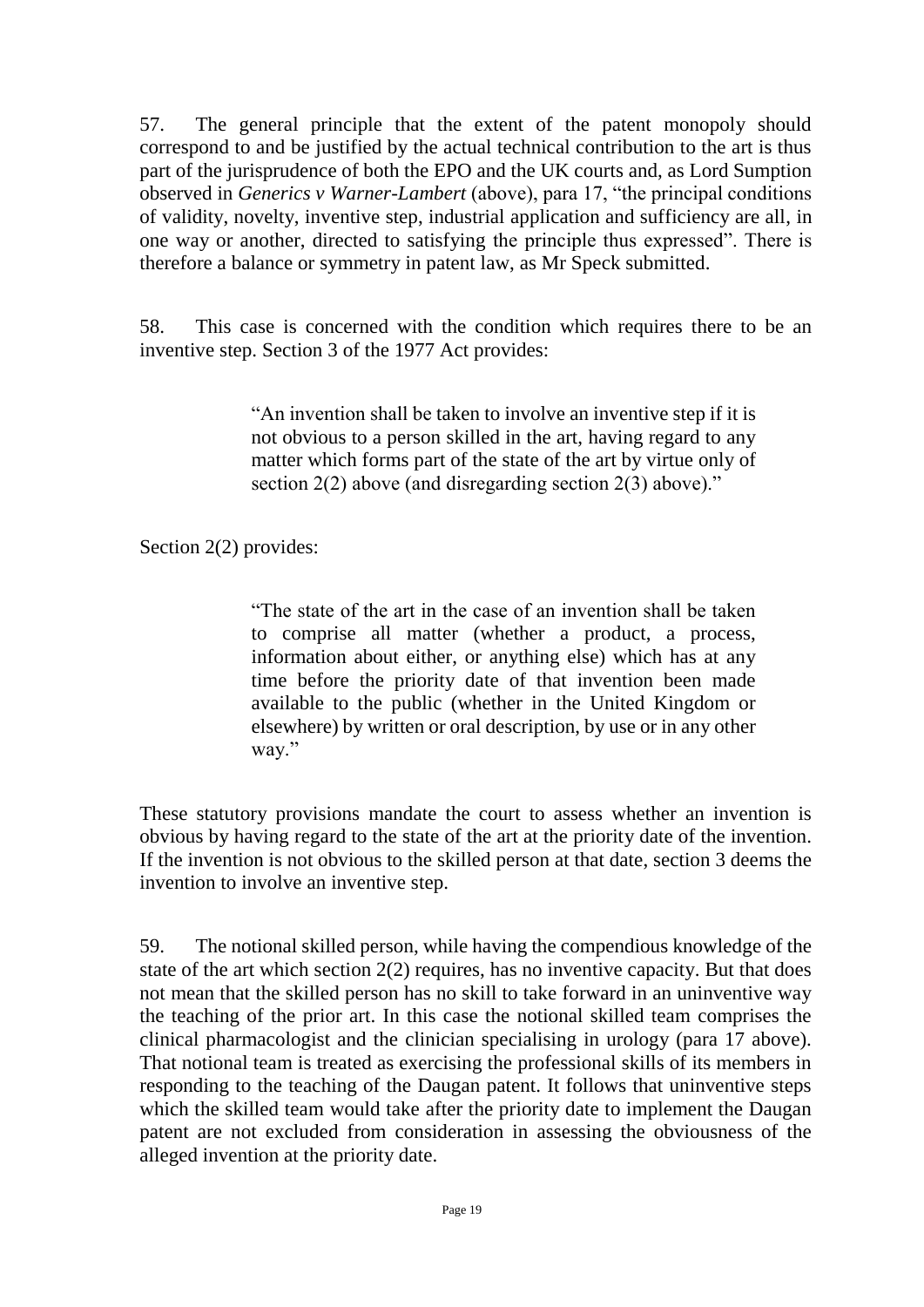60. In addressing the statutory question of obviousness in section 3 of the 1977 Act it is common for English courts to adopt the so-called *Windsurfing/Pozzoli* structure which asks these questions:

> "(1) (a) Identify the notional 'person skilled in the art'; (b) Identify the relevant common general knowledge of that person;

> (2) Identify the inventive concept of the claim in question or if that cannot readily be done, construe it;

> (3) Identify what, if any, differences exist between the matter cited as forming part of the 'state of the art' and the inventive concept of the claim or the claim as construed;

> (4) Viewed without any knowledge of the alleged invention as claimed, do those differences constitute steps which would have been obvious to the person skilled in the art or do they require any degree of invention?"

(*Pozzoli SPA v BDMO SA* [2007] EWCA Civ 588; [2007] FSR 37, para 23 per Jacob LJ). The fourth question is the statutory question and the first three questions or tasks, the second and third of which involve knowledge and consideration of the invention, are a means of disciplining the court's approach to that fourth question: *DSM NV's Patent* [2001] RPC 35, para 55 per Neuberger J; *Actavis UK Ltd v Novartis AG* [2010] EWCA Civ 82; [2010] FSR 18, para 21 per Jacob LJ. In this case the trial judge adopted the *Pozzoli* approach. There is no dispute about the first question. Mr Waugh emphasises the focus of the second question on the wording of the claim, as I shall discuss below.

61. An alternative approach which the EPO often adopts, is the so called "problem-and-solution approach". The EPO has described the approach in these terms:

> "the Boards of Appeal consistently decide the issue of obviousness on the basis of an objective assessment of the technical results achieved by the claimed subject-matter, compared with the results obtained according to the state of the art. It is then assumed that the inventor did in fact seek to achieve these results and, therefore, these results are taken to be the basis for defining the technical problem (or, in other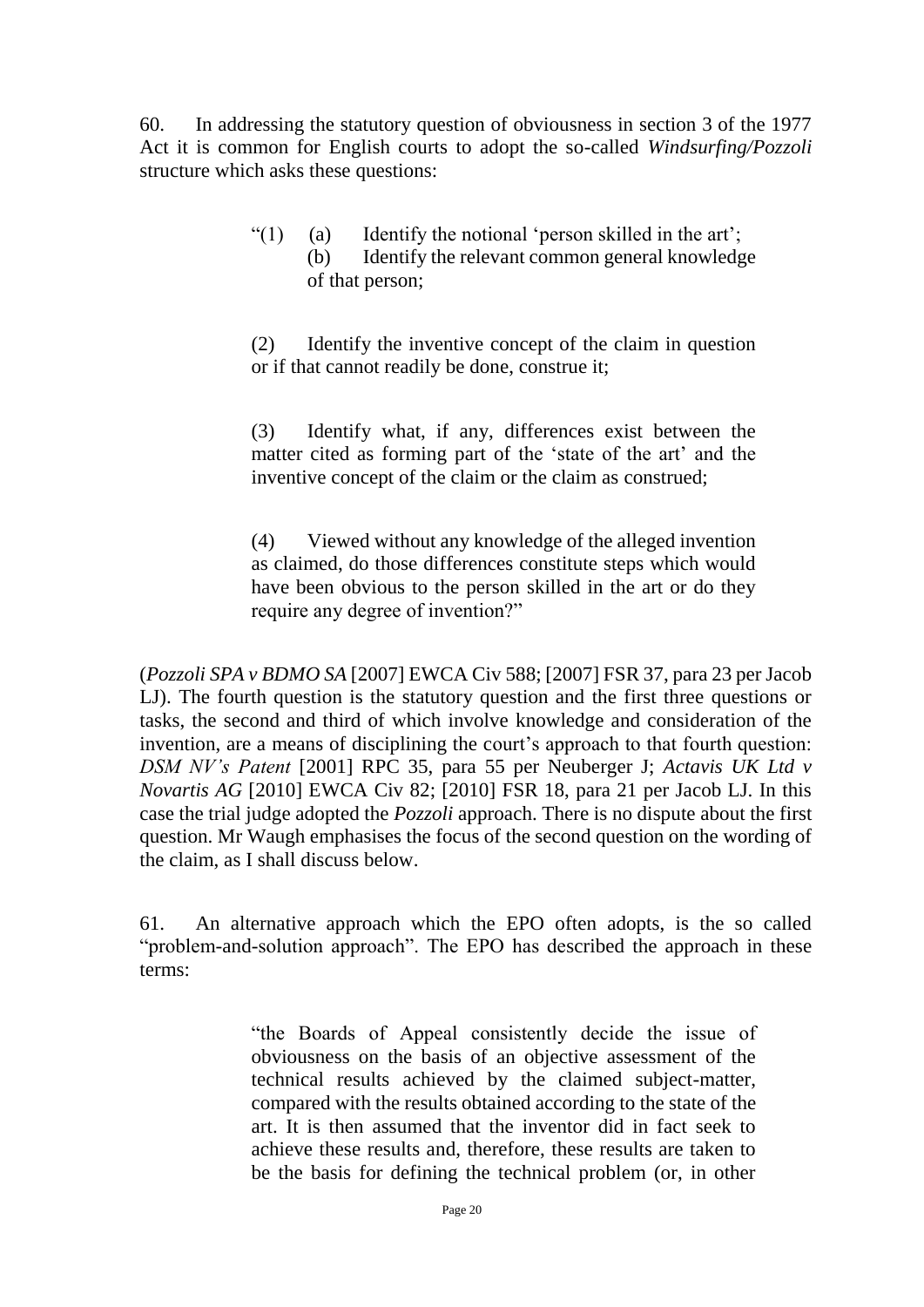words, the objective) of the claimed invention. … The next step is then to decide whether the state of the art suggested the claimed solution of this technical problem in the way proposed by the patent in suit …"

(*Agrevo/Triazoles* (above) para 2.4.3)

The test is helpfully summarised in the EPO's Guidelines for Examination in the EPO (November 2017) (Part G - Chapter VII) para 5:

"Problem-and-solution approach

In order to assess inventive step in an objective and predictable manner, the so-called 'problem-and-solution approach' should be applied. Thus deviation from this approach should be exceptional.

In the problem-and-solution approach there are three main stages:

(i) determining the 'closest prior art',

(ii) establishing the 'objective technical problem' to be solved, and

(iii) considering whether or not the claimed invention, starting from the closest prior art and the objective technical problem, would have been obvious to the skilled person."

Again, Mr Waugh urges the application of this approach because of the emphasis which, he submits, it places on the terms of the claim.

62. While both approaches focus on the inventive concept put forward in the claims, neither approach should be applied in a mechanistic way. Both are glosses on the text of section 3 of the 1977 Act and article 56 of the EPC and neither require a literalist approach to the wording of the claim in identifying the inventive concept.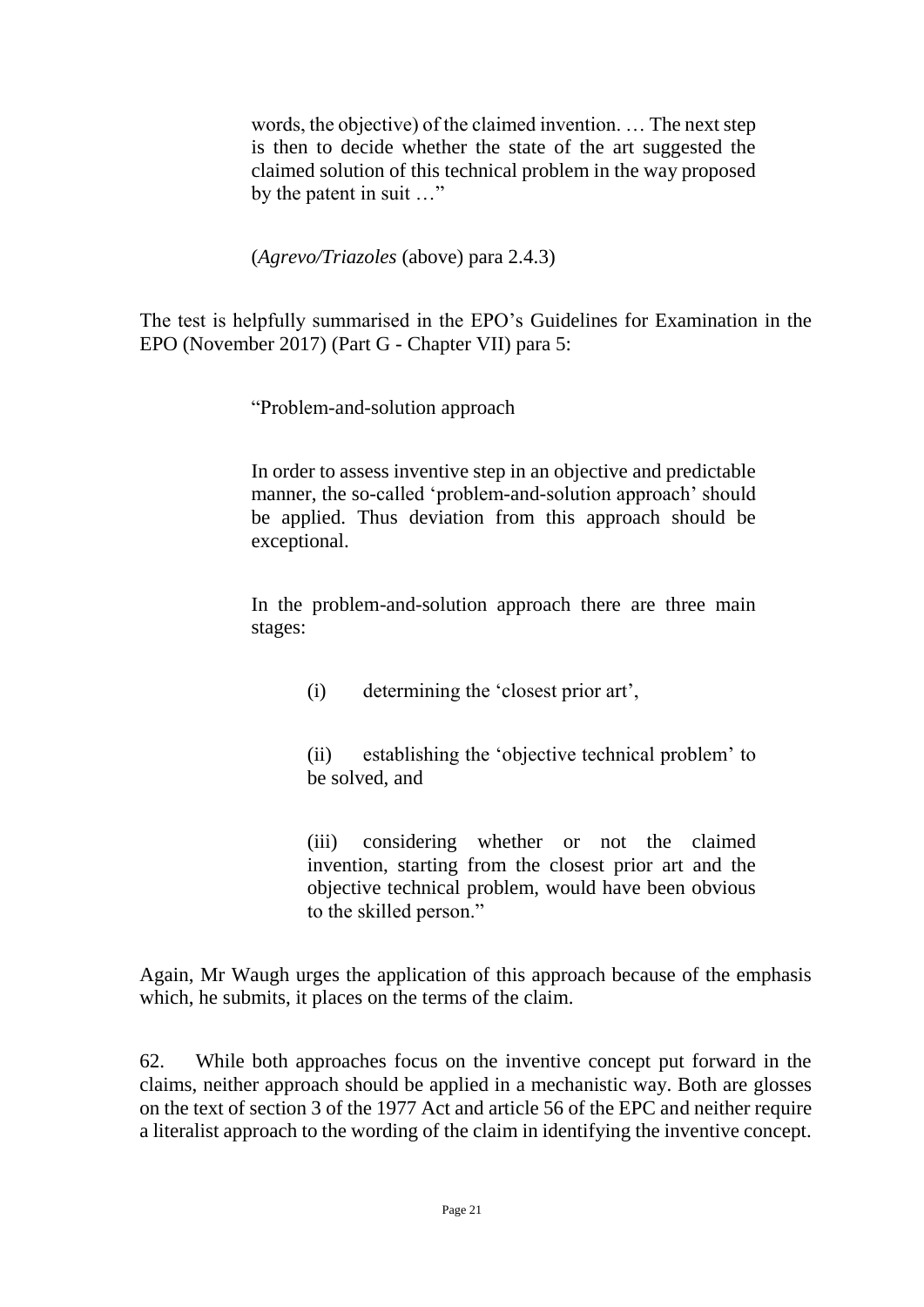63. In *Conor Medsystems Inc v Angiotech Pharmaceuticals Inc* [2008] UKHL 49; [2008] RPC 28; [2008] 4 All ER 621, at para 42 Lord Hoffmann endorsed the fact-specific approach which Kitchin J set out in *Generics (UK) Ltd v H Lundbeck* [2007] RPC 32, para 72 where he stated:

> "The question of obviousness must be considered on the facts of each case. The court must consider the weight to be attached to any particular factor in the light of all the relevant circumstances. These may include such matters as the motive to find a solution to the problem the patent addresses, the number and extent of the possible avenues of research, the effort involved in pursuing them and the expectation of success."

Kitchin J's list of factors is illustrative and not exhaustive. Another factor which needs to be considered in the present case is the routineness of the research. Much of the interest and controversy which the Court of Appeal's judgment has generated relates to how people have understood or misunderstood the significance which that court has attached to the routine nature of the pre-clinical and clinical research which I have described. Again, I discuss this below (paras 102-104).

64. Factors which are relevant considerations in the present case include the following.

65. First, it is relevant to consider whether at the priority date something was "obvious to try", in other words whether it was obvious to undertake a specific piece of research which had a reasonable or fair prospect of success: *Conor v Angiotech*  (above) para 42 per Lord Hoffmann; *MedImmune Ltd v Novartis Pharmaceuticals UK Ltd* [2012] EWCA Civ 1234; [2013] RPC 27, paras 90 and 91 per Kitchin LJ. In many cases the consideration that there is a likelihood of success which is sufficient to warrant an actual trial is an important pointer to obviousness. But as Kitchin LJ said in *Novartis AG v Generics (UK) Ltd* [2012] EWCA Civ 1623, para 55, there is no requirement that it is manifest that a test ought to work; that would impose a straightjacket which would preclude a finding of obviousness in a case where the results of an entirely routine test are unpredictable. As Birss J observed in this case (para 276), some experiments which are undertaken without any particular expectation as to result are obvious. The relevance of the "obvious to try" consideration and its weight when balanced against other relevant considerations depend on the particular facts of the case.

66. Secondly, it follows that the routine nature of the research and any established practice of following such research through to a particular point may be a relevant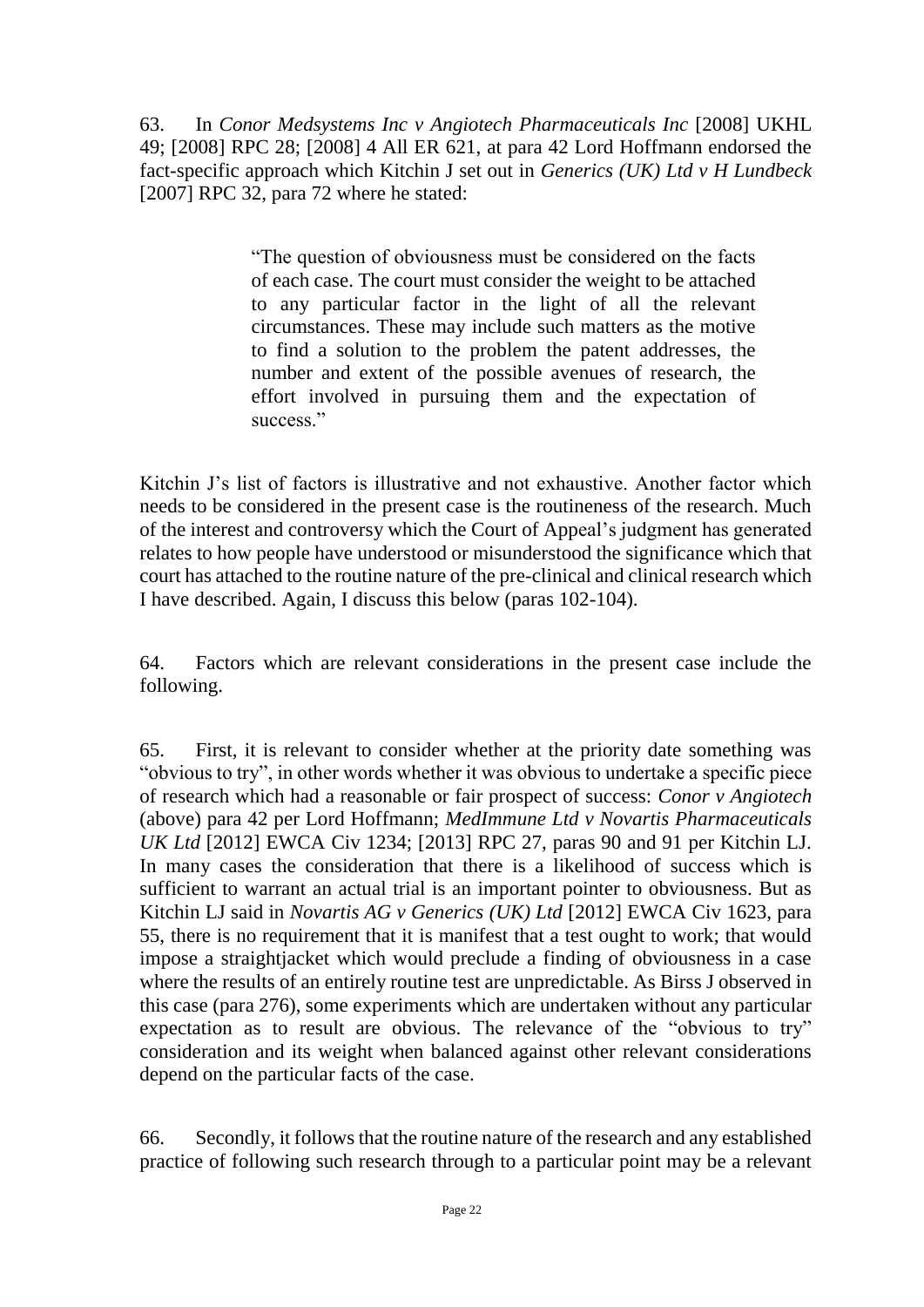consideration which is weighed against the consideration that the claimed process or product was not obvious to try at the outset of a research programme. Again, it is only one of several factors to be weighed in the assessment and it has no primacy and certainly no paramount status as a consideration.

67. Thirdly, the burden and cost of the research programme is relevant. But the weight to be attached to this factor will vary depending on the particular circumstances. This appeal concerns a pharmaceutical patent claiming as an invention a dosage regime. The cost and effort involved in bringing a drug to market through pre-clinical and clinical trials are notorious. Mr Waugh referred to the extrajudicial writing of Sir Hugh Laddie, "Patents - what's invention got to do with it?" (in *Intellectual property in the new millennium: essays in honour of William R Cornish* (2004), p 91 et seq), in which he stated, at p 92:

> "In this field it is apparent that, without patents, few new products would be marketed. The expense in producing a new pharmaceutical is in the research and development stage. Normally, once it has been discovered and given regulatory approval, the manufacture of a new pharmaceutical will be comparatively cheap and its replication by competitors easy. Without the protection of patents, there will be no ability to recoup the cost of the research and development, let alone fund such activities in the future. No private company is going to enter this business unless it can see a reasonable prospect of obtaining a return on investment."

The need to facilitate expensive pharmaceutical research is an important policy consideration for legislators and others involved in intellectual property law. It was a factor behind the creation of the Swiss-form claim and the EPC 2000 claim as well as the supplementary protection certificate regime under Regulation (EC) 469/2009, which is available after market authorisation to give the patent owner the protection of the patent for up to 15 years, and the data exclusivity regime which Directive 2001/83/EC (article 10) and Regulation (EC) 726/2004 (article 14), which may confer ten years of exclusive marketing protection against competition from generic manufacturers. But the effort involved in research is only one of several factors which may be relevant to the answer to the statutory question of obviousness.

68. Fourthly, the necessity for and the nature of the value judgments which the skilled team would have in the course of a testing programme are relevant considerations as both the trial judge and the Court of Appeal held.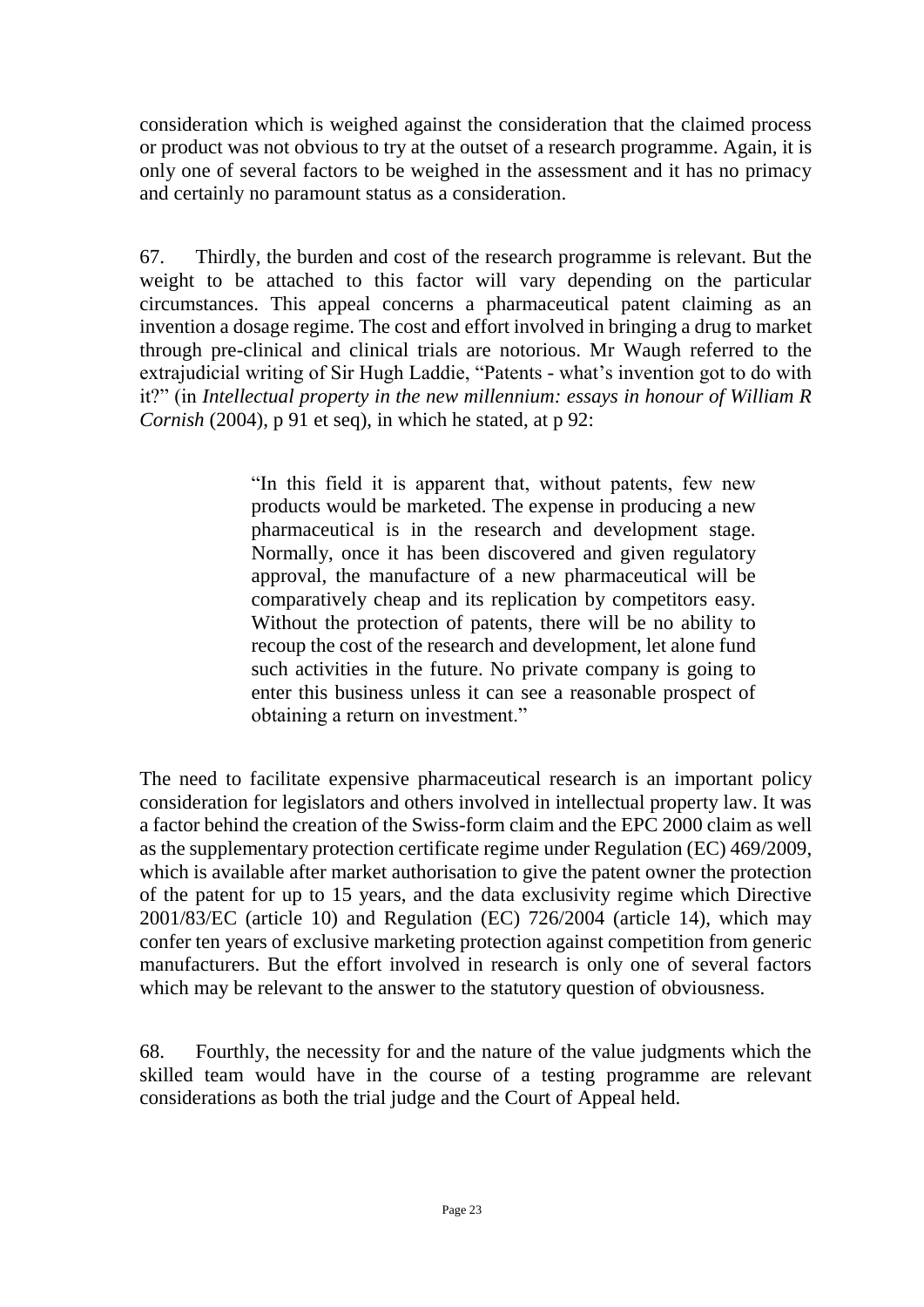69. Fifthly, the existence of alternative or multiple paths of research will often be an indicator that the invention contained in the claim or claims was not obvious. If the notional skilled person is faced with only one avenue of research, a "one way street", it is more likely that the result of his or her research is obvious than if he or she were faced with a multiplicity of different avenues. But it is necessary to bear in mind the possibility that more than one avenue of research may be obvious. In *Brugger v Medic-Aid Ltd (No 2)* [1996] RPC 635, 661, Laddie J stated:

> "[I]f a particular route is an obvious one to take or try, it is not rendered any less obvious from a technical point of view merely because there are a number, and perhaps a large number, of other obvious routes as well."

I agree. As a result, the need to make value judgments on how to proceed in the course of a research programme is not necessarily a pointer against obviousness.

70. Sixthly, the motive of the skilled person is a relevant consideration. The notional skilled person is not assumed to undertake technical trials for the sake of doing so but rather because he or she has some end in mind. It is not sufficient that a skilled person could undertake a particular trial; one may wish to ask whether in the circumstances he or she would be motivated to do so. The absence of a motive to take the allegedly inventive step makes an argument of obviousness more difficult. In *Agrevo/Triazoles* (above), para 2.4.2, the Technical Board of Appeal of the EPO, having referred to the principle that the extent of the patent monopoly should correspond to and be justified by the technical contribution to the art (see para 54 above) made the point in these terms:

> "Moreover, in the Board's judgment, it follows from this same legal principle that the answer to the question what a skilled person would have done in the light of the state of the art depends in large measure on the technical result he had set out to achieve. In other words, the notional 'person skilled in the art' is not to be assumed to seek to perform a particular act without some concrete technical reason: he must, rather, be assumed to act not out of idle curiosity but with some specific technical purpose in mind."

This forms the basis of the EPO's problem-and-solution approach to obviousness which I have quoted in para 61 above.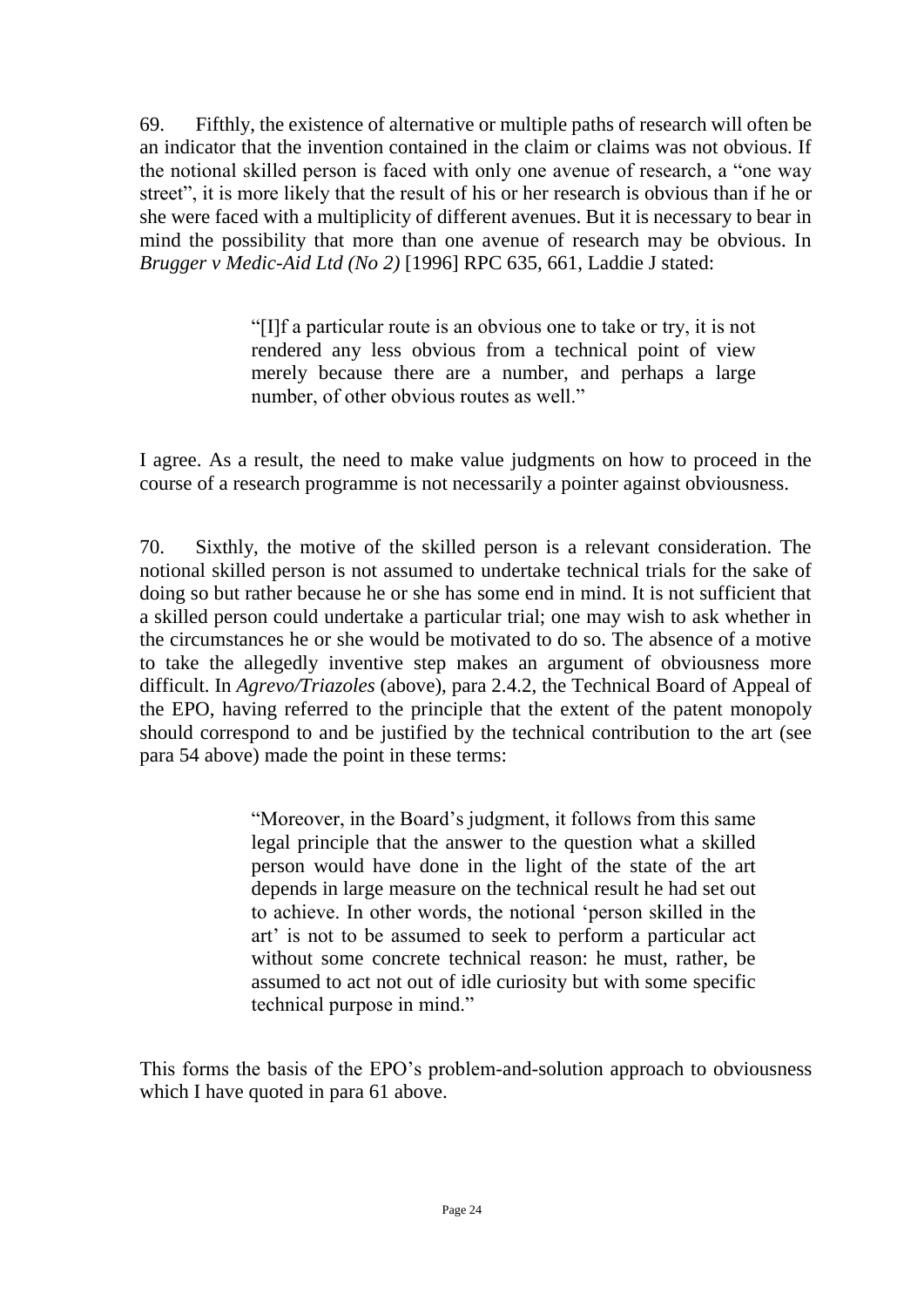71. Seventhly, the fact that the results of research which the inventor actually carried out are unexpected or surprising is a relevant consideration as it may point to an inventive step, at least in so far as it suggests that a test was not obvious to try or otherwise the absence of a known target of the research which would make it less likely that the skilled person would conduct a test.

72. Eighthly, the courts have repeatedly emphasised that one must not use hindsight, which includes knowledge of the invention, in addressing the statutory question of obviousness. That is expressly stated in the fourth of the *Windsurfing/Pozzoli* questions. Where the pattern of the research programme which the notional skilled person would undertake can clearly be foreseen, it may be legitimate to take a step by step analysis. In *Gedeon Richter plc v Bayer Schering Pharma AG* [2011] EWHC 583 (Pat); [2011] Bus LR D153, Floyd J stated (para 114):

> "I think that the guiding principle must be that one has to look at each putative step which the skilled person is required to take and decide whether it was obvious. Even then one has to step back and ask an overall question as to whether the step by step analysis, performed after the event, may not in fact prove to be unrealistic or driven by hindsight."

The obvious danger of a step by step analysis is that the combination of steps by which the inventor arrived at his invention is ascertained by hindsight knowledge of a successful invention. Lord Diplock warned against this in *Technograph Printed Circuits Ltd v Mills & Rockley (Electronics) Ltd* [1972] RPC 346, 362, a warning which judges have reiterated in later cases. I am not persuaded by Mr Speck's suggestion that *Technograph* is concerned only with a case in which a step by step approach was constructed by counsel on cross-examination in the absence of evidence of routine steps of research. The case contains a wider warning against the use of hindsight and has been interpreted as doing so. I agree with Birss J's analysis in *Hospira UK Ltd v Genentech Inc* [2014] EWHC 3857 (Pat), para 240, where he stated:

> "The particular point made in *Technograph* was that it was wrong to find an invention was obvious if it was only arrived at after a series of steps which involve the cumulative application of hindsight. In some circumstances success at each step in a chain is a necessary predicate for the next one and it is only the hindsight knowledge of the invention as the target which could motivate a skilled person to take each step without knowledge about the next one. In a situation like that, *Technograph* is important."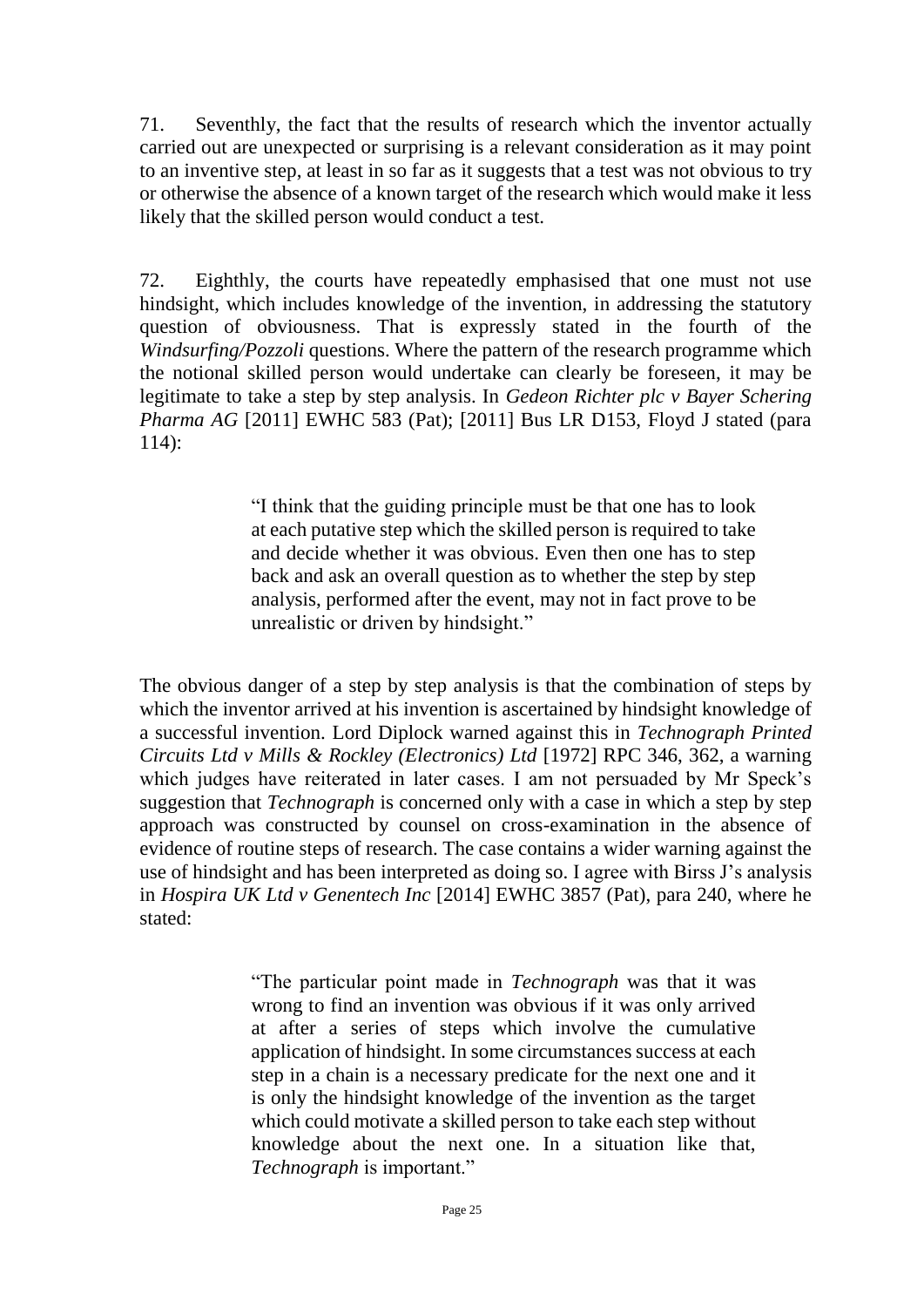But the *Technograph* warning has no bearing in a case in which the steps which the notional skilled person would take can readily be ascertained without the taint of hindsight.

73. Ninthly, it is necessary to consider whether a feature of a claimed invention is an added benefit in a context in which the claimed innovation is obvious for another purpose. In *Hallen & Co v Brabantia (UK) Ltd* [1991] RPC 195 the Court of Appeal was concerned with an alleged selection patent for a self-pulling corkscrew which had a helix coated with polytetrafluoroethylene (PTFE) which was a known friction-reducing material. At the priority date PTFE had been used for several years to coat the helix of a twin-lever type corkscrew to aid its penetration into the cork. The PTFE-coated helix had this effect also on the self-pulling corkscrew, a fact which was obvious at the priority date. The PTFE coat when applied to a self-pulling corkscrew also had a non-obvious benefit of making a striking improvement in the extraction of the cork. The trial judge, Aldous J, held that the patent was invalid on the ground of obviousness because it was obvious to select the features of the claim for the first purpose notwithstanding that it was not obvious for the other purpose: [1989] RPC 307, 326-327. The Court of Appeal agreed with the judge, holding (pp 215-216) that it was self-evident that a PTFE coating would improve the penetration by any corkscrew and that the "golden bonus" or added benefit of the dramatic improvement in extraction of the cork would not found a valid patent as the claimed innovation was obvious for another purpose. Mr Waugh does not challenge this principle but submits that the 181 patent does not involve such an added benefit.

## *ii) Dosage patents*

74. The courts are enjoined to have regard to all the relevant facts of particular case in assessing whether an alleged invention is obvious. One of those facts is the nature of the invention. A tenth consideration, therefore, is that here we are concerned with a dosage patent with a Swiss-form claim and an EPC 2000 claim. The possibility that a dosage patent with such claims may be valid has been recognized both by the EPO and in the United Kingdom courts.

75. In decision *Abbott Respiratory LLC/Dosage regime* (G 0002/08) EP:BA:2010:G000208.20100219 the Enlarged Board of Appeal of the EPO decided that, when it was already known to use a medicament to treat a particular illness, it was possible to obtain a patent for a new and inventive dosage regime for that medicament to treat that illness. In so finding the Enlarged Board decided (a) that the dosage patent did not breach the prohibition against the patenting of medical treatment in article 53(c) of the EPC and (b) that a novel dosage regime for the treatment of the same illness could be a specific use under article 54(5) of the European Patent Convention. Recognizing the risks of undue prolongation of patent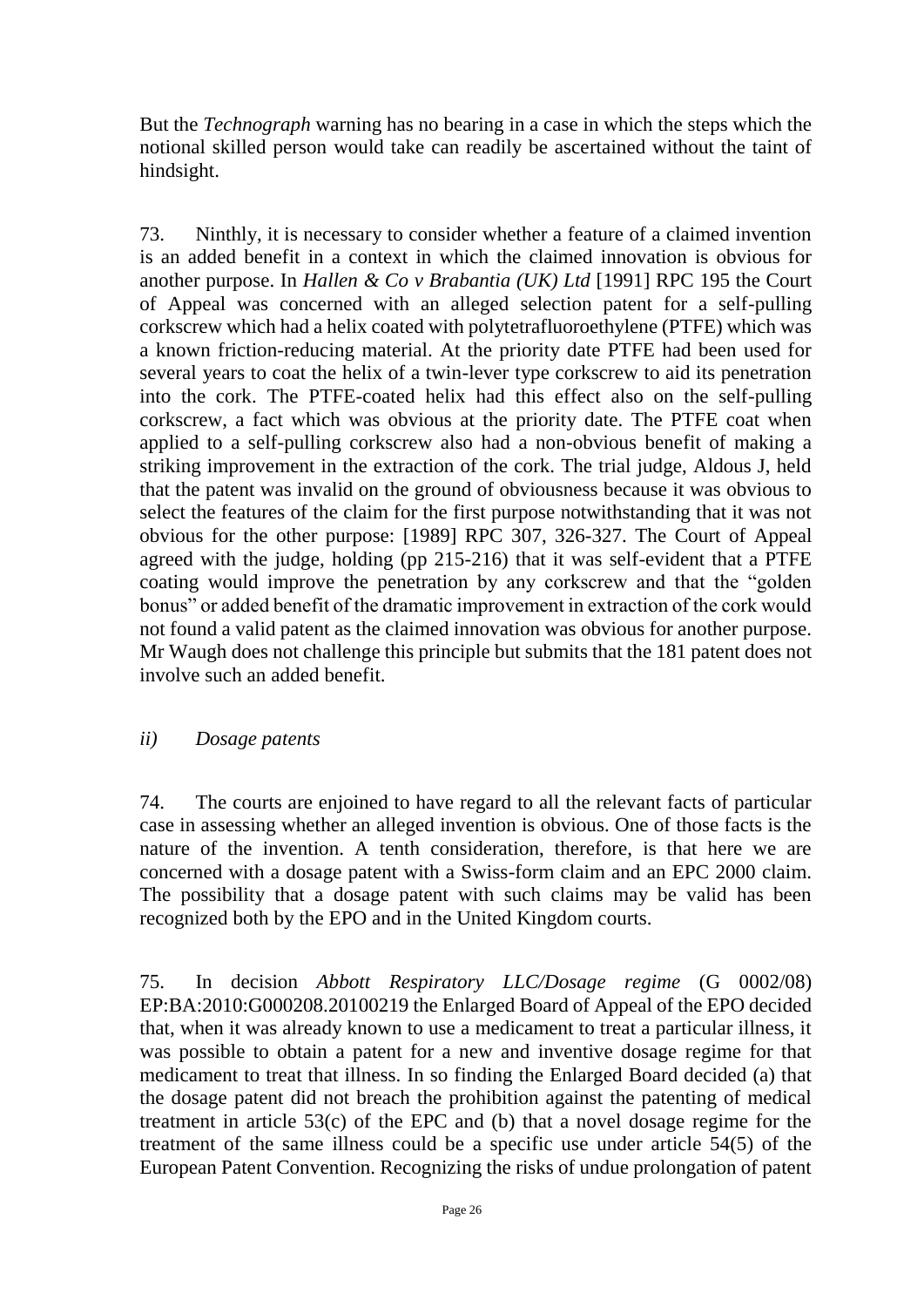rights, the Enlarged Board confirmed that "the whole body of jurisprudence relating to the assessment of novelty and inventive step generally also applies". In relation to the assessment of obviousness this included consideration whether the dosage regime caused a new technical effect (para 6.3). The EPO has therefore not sanctioned any relaxation of the tests of obviousness in relation to dosage patents.

76. In the United Kingdom the Court of Appeal addressed the question of dosage patents in *Actavis UK Ltd v Merck & Co Inc* [2009] 1 WLR 1186. The case concerned an application to revoke a patent which included a Swiss-form claim for the use of a specified dose of a known and already patented substance, finasteride, in the treatment of androgenic alopecia. The Court of Appeal reversed the trial judge's revocation of the patent, holding (para 29) that there was no policy reason why a novel non-obvious dosage regime, which was the product of expensive and unpredictable research, should not be rewarded with a patent of a Swiss-form claim. Jacob LJ, who delivered the judgment of the court, added this significant qualification (para 32):

> "So holding is far from saying that in general just specifying a new dosage regime in a Swiss-form claim can give rise to a valid patent. On the contrary nearly always such dosage regimes will be obvious - it is standard practice to investigate appropriate dosage regimes. Only in an unusual case such as the present (where, see below, treatment for the condition with the substance had ceased to be worth investigating with any dosage regime) could specifying a dosage regime as part of the therapeutic use confer validity on an otherwise invalid claim."

77. The reason for this qualification is no mystery. The target of the skilled person's research is in large measure pre-determined. As Jacob LJ stated (para 109), the skilled person would aim for a dose as low as possible consistent with effectiveness. That would normally be the appropriate dosage regime. I recognize and respect Birss J's finding of fact that there was no defined standard of minimal efficacy in relation to ED and that this would require the skilled team to make a value judgment (para 36 above). But he also found that it was common general knowledge that regulators were often interested in and could require evidence of the minimum effective dose (para 83 of his judgment) and that the skilled team would be familiar with multiple dose ranging studies as necessary as a generality (para 327 of his judgment). In my view, the inventiveness of the dosage regime falls to be assessed in that context.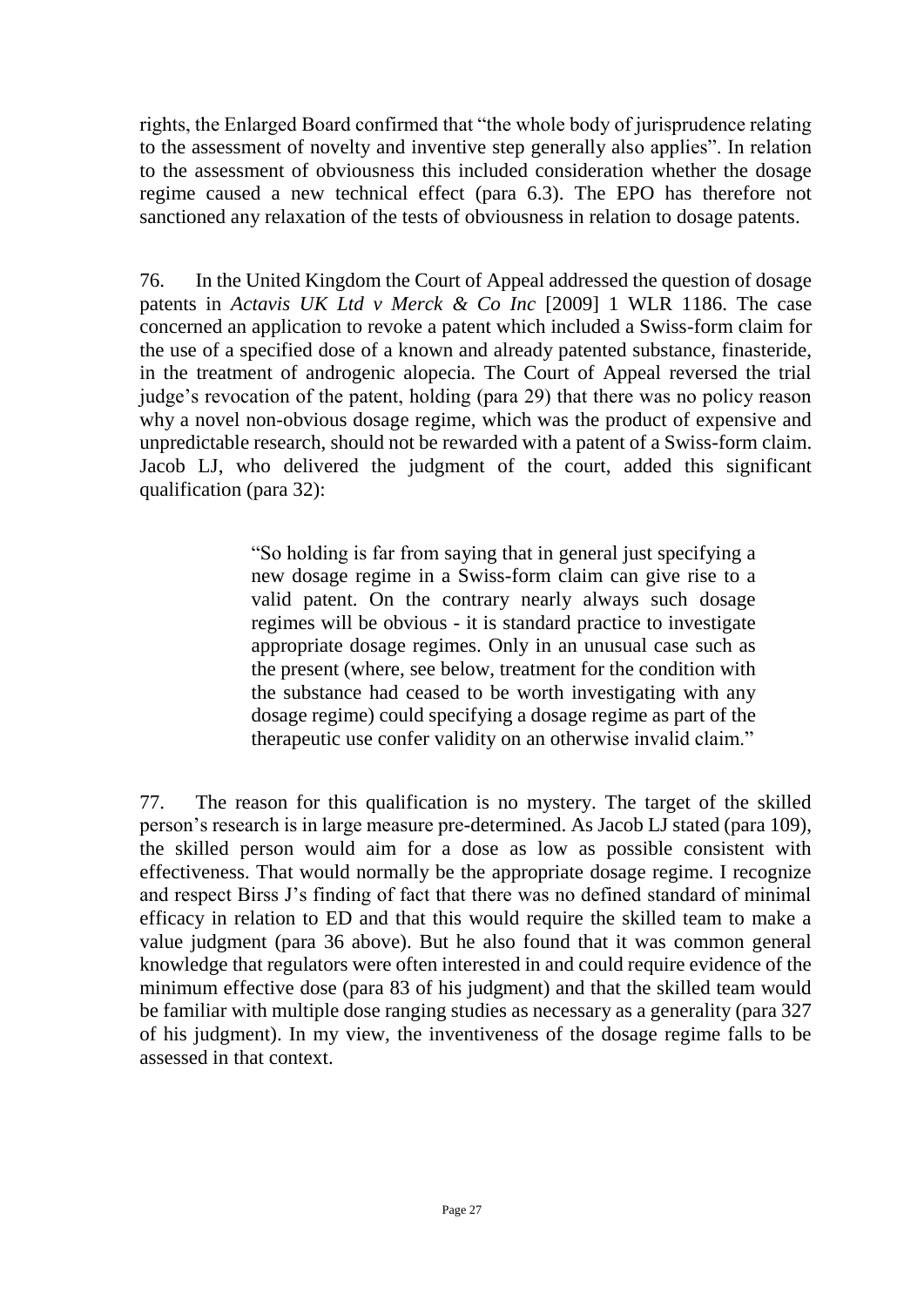### *iii) The role of the appellate court*

78. Finally, before addressing directly the question whether the Court of Appeal was entitled to reverse Birss J's finding of non-obviousness, I remind myself of the limits of an appellate court's power to overturn the evaluation of a trial judge in this field. Where inferences from findings of primary fact involve an evaluation of numerous factors, the appropriateness of an intervention by an appellate court will depend on variables including the nature of the evaluation, the standing and experience of the fact-finding judge or tribunal, and the extent to which the judge or tribunal had to assess oral evidence: *South Cone Inc v Bessant*, *In re Reef Trade Mark* [2002] EWCA Civ 763; [2003] RPC 5, paras 25-28 per Robert Walker LJ.

79. An experienced patent judge faced with a challenge to a patent on the ground of obviousness, and who has heard oral evidence including cross-examination, carries out an evaluation of all the relevant factors, none of which alone is decisive but each of which must be weighed in the balance in reaching a conclusion. In *Biogen Inc v Medeva plc* [1997] RPC 1, 45, Lord Hoffmann emphasised the need for appellate caution in reversing the judge's evaluation of the facts where the application of a legal standard involved no question of principle but was simply a matter of degree. He held that it would be wrong to interfere with the judge's assessment if no question of principle were involved.

80. What is a question of principle in this context? An error of principle is not confined to an error as to the law but extends to certain types of error in the application of a legal standard to the facts in an evaluation of those facts. What is the nature of such an evaluative error? In this case we are not concerned with any challenge to the trial judge's conclusions of primary fact but with the correctness of the judge's evaluation of the facts which he has found, in which he weighs a number of different factors against each other. This evaluative process is often a matter of degree upon which different judges can legitimately differ and an appellate court ought not to interfere unless it is satisfied that the judge's conclusion is outside the bounds within which reasonable disagreement is possible: *Assicurazioni Generali SpA v Arab Insurance Group (Practice Note)* [2002] EWCA Civ 1642; [2003] 1 WLR 577, paras 14-17 per Clarke LJ, a statement which the House of Lords approved in *Datec Electronic Holdings Ltd v United Parcels Service Ltd* [2007] UKHL 23; [2007] 1 WLR 1325, para 46 per Lord Mance.

81. Thus, in the absence of a legal error by the trial judge, which might be asking the wrong question, failing to take account of relevant matters, or taking into account irrelevant matters, the Court of Appeal would be justified in differing from a trial judge's assessment of obviousness if the appellate court were to reach the view that the judge's conclusion was outside the bounds within which reasonable disagreement is possible. It must be satisfied that the trial judge was wrong: see, by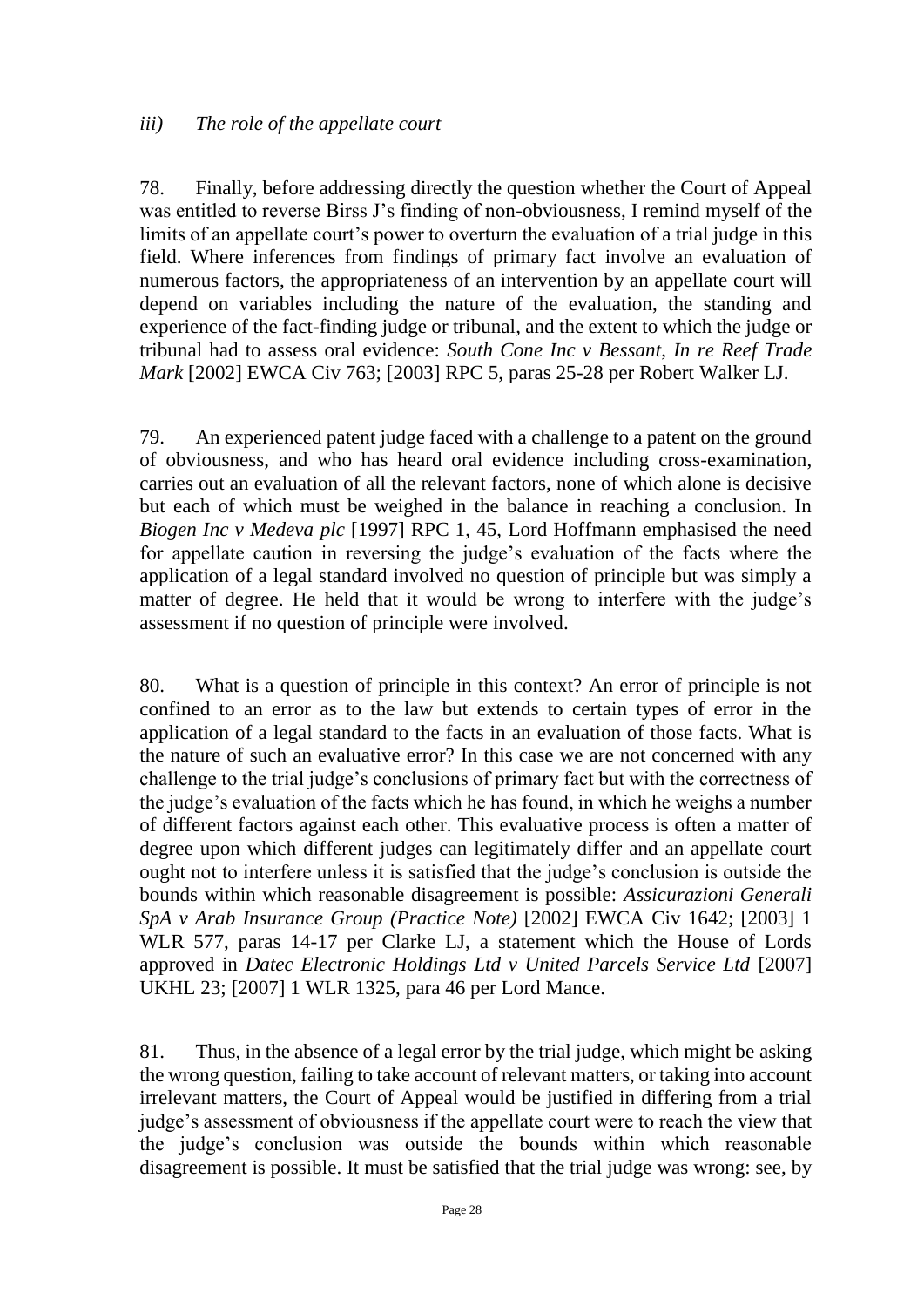way of analogy, *In re B (A Child) (Care Proceedings Threshold Criteria)* [2013] UKSC 33; [2013] 1 WLR 1911, paras 90-93 per Lord Neuberger, para 203 per Lady Hale.

#### *iv) Were claims 7 and 10 of the 181 patent obvious?*

82. The patent bargain which Lord Mansfield described and the EPO has used as an overarching principle (paras 53 and 54 above) underpins and creates a symmetry between the various provisions of the 1977 Act which govern the validity of a patent (para 55 above).

83. Bearing in mind that symmetry, the starting point in the assessment of obviousness in this case is the Daugan patent. Its validity is not contested. Indeed, Lilly's case assumes its validity. But to be valid it must both disclose and enable. It must disclose the invention, that is that tadalafil may be used as a PDE5 inhibitor for the treatment of ED, to the notional skilled person who uses common general knowledge in construing the patent. It must also enable the notional skilled person to perform the invention using the disclosed matter, common general knowledge, and that person's uninventive skill in making trial and error experiments. In *Synthon BV v SmithKline Beecham plc* [2005] UKHL 59; [2006] 1 All ER 685, the House of Lords addressed and distinguished the concepts of disclosure and enablement in the context of a challenge to the validity of a patent on the ground of lack of novelty because of anticipation by a prior patent application under section 2(3). But their Lordships' discussion of the need for both disclosure and enablement is equally relevant to the validity of a patent under sections  $14(3)$  and  $72(1)(c)$  as Lord Hoffmann stated at para 27 and Lord Walker at paras 63 and 64. One begins therefore with the assumption that the Daugan patent has enabled the skilled person to perform the invention of the use of tadalafil for the treatment of ED. The notional skilled person's task is to implement the ex hypothesi valid patent. That involves finding the appropriate dosage regime having regard to safety, tolerability and effectiveness. The procedures to achieve that end are familiar and routine. In my view it is important to see the Court of Appeal's discussion of familiar routine research in this case in this context (paras 102-104 below).

84. In assessing whether the Court of Appeal was entitled to reject the trial judge's evaluation it is important to recognize that the Court of Appeal did not reverse any of Birss J's findings of primary fact. Both courts accepted that it was obvious for the skilled team to pursue the pre-clinical and clinical research in order to implement Daugan. Motive was clearly present. It was not in dispute that the target of that research was to identify the appropriate dosage regime for tadalafil in the treatment of ED. It was accepted that the skilled team were looking for a dose response relationship and that they would know that, as a generality, multiple dose ranging studies were necessary. There was no challenge to the finding that the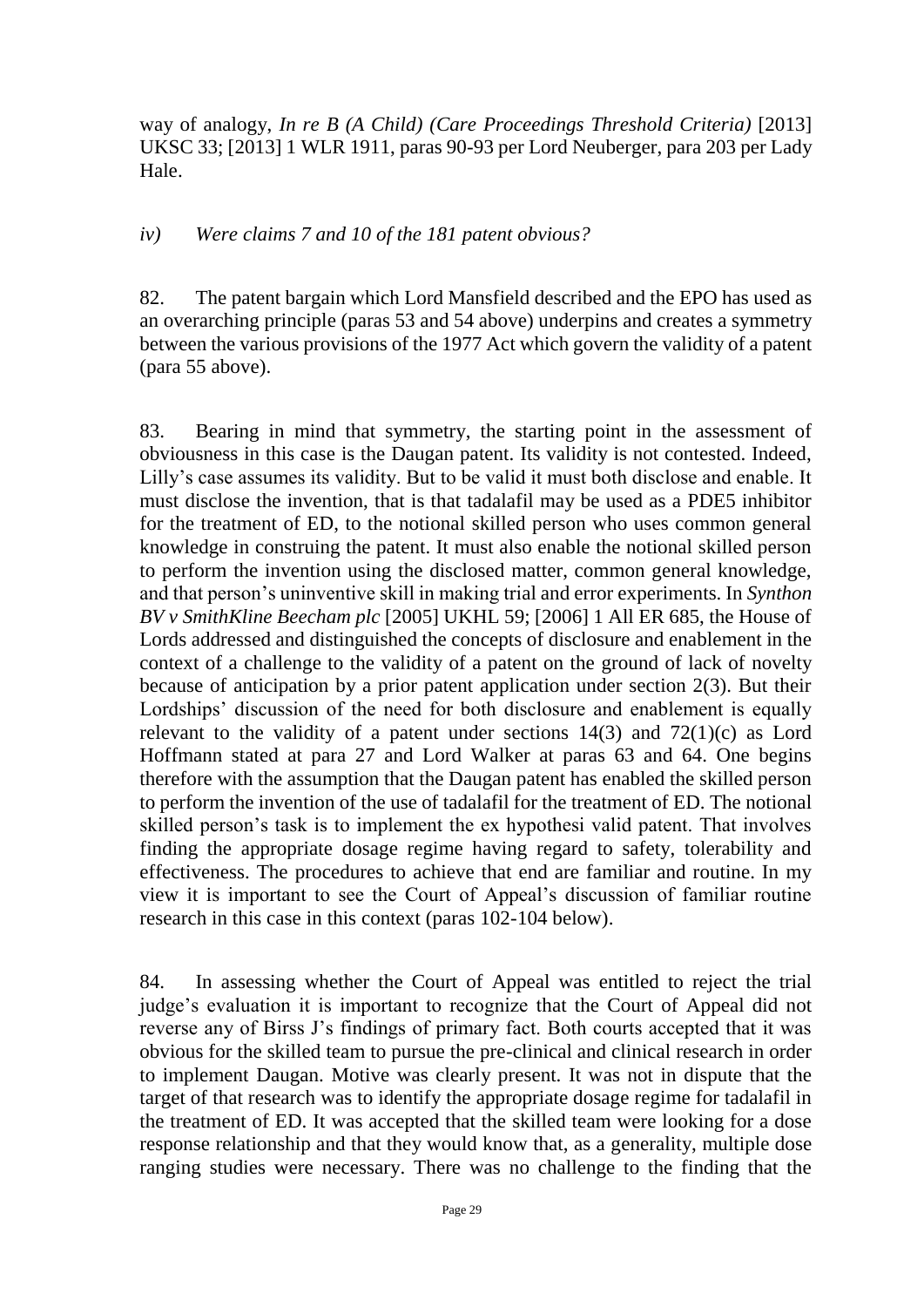discovery of a therapeutic plateau between 25mg and 100mg doses would have surprised the skilled team. Birss J, without relying on hindsight, held that it was "very likely" that the skilled team would research further by testing doses of 10mg and 5mg. That finding was amply justified as both Mr Muirhead and Lilly's expert, Dr Saoud, agreed that the skilled team would not stop the dose ranging studies when they had revealed that therapeutic plateau. Indeed, as Kitchin LJ recorded, Dr Saoud accepted that the decision to test the lower doses, including the 5mg dose, was "a no brainer". In short, the skilled team, having embarked on the Phase IIb tests, would have continued their search for a dose response relationship, because the purpose of the Phase IIb study had not been fulfilled.

85. The Court of Appeal was correct to attach significance to this central finding because it undermined several of the factors which Birss J placed in the balance as pointing to non-obviousness in para 343 of his judgment. The fact that a 5mg dose was so much lower than the 50mg dose, which was recommended for sildenafil, mentioned in the Daugan patent for tadalafil, and used in the notional skilled team's Phase IIa tests, is neither here nor there. The lack of an expectation of efficacy at a 5mg dose is a factor of little weight if, as was found, the skilled team would be very likely to study such a dose in the search for a dose response relationship. For the same reason the fact that the effectiveness of tadalafil at a dose of 5mg was a surprise can carry little, if any, weight. Similarly, the finding that there was an important value judgment to be made when the therapeutic plateau was identified at the same time as a marketable dose can bear little weight when there is a finding, which is not tainted by hindsight, that the skilled team would continue their tests.

86. I consider that the Court of Appeal was entitled to treat the judge's failure to appreciate the logical consequences of the finding - that it was very likely that the skilled team would continue the testing - as an error of principle which allowed an appellate court to carry out its own evaluation.

87. Lilly also argues that the daily dosing regime by which a person prescribed tadalafil can take the drug once per day rather than on demand in expectation of sexual activity was enabled by the technical effect of the drug, namely the maintenance of efficacy with minimal side effects, which was not obvious and which justified the patent. I disagree for two reasons. First, the judge correctly treated the daily dosing regime as obvious because it was the result of the inevitable discovery of the half-life of tadalafil in Phase 1 of the tests. Secondly, claims 7 and 10 are not confined to the daily dosing regime but also cover on demand use of the drug subject to a maximum total dose of 5mg per day. That is fatal to this argument. The inventive concept by which a patentee seeks to justify his or her monopoly must apply to all embodiments falling within the claims which are said to have independent validity. In *Brugger v Medic-Aid Ltd (No 2)* [1996] RPC 635, 656 Laddie J stated: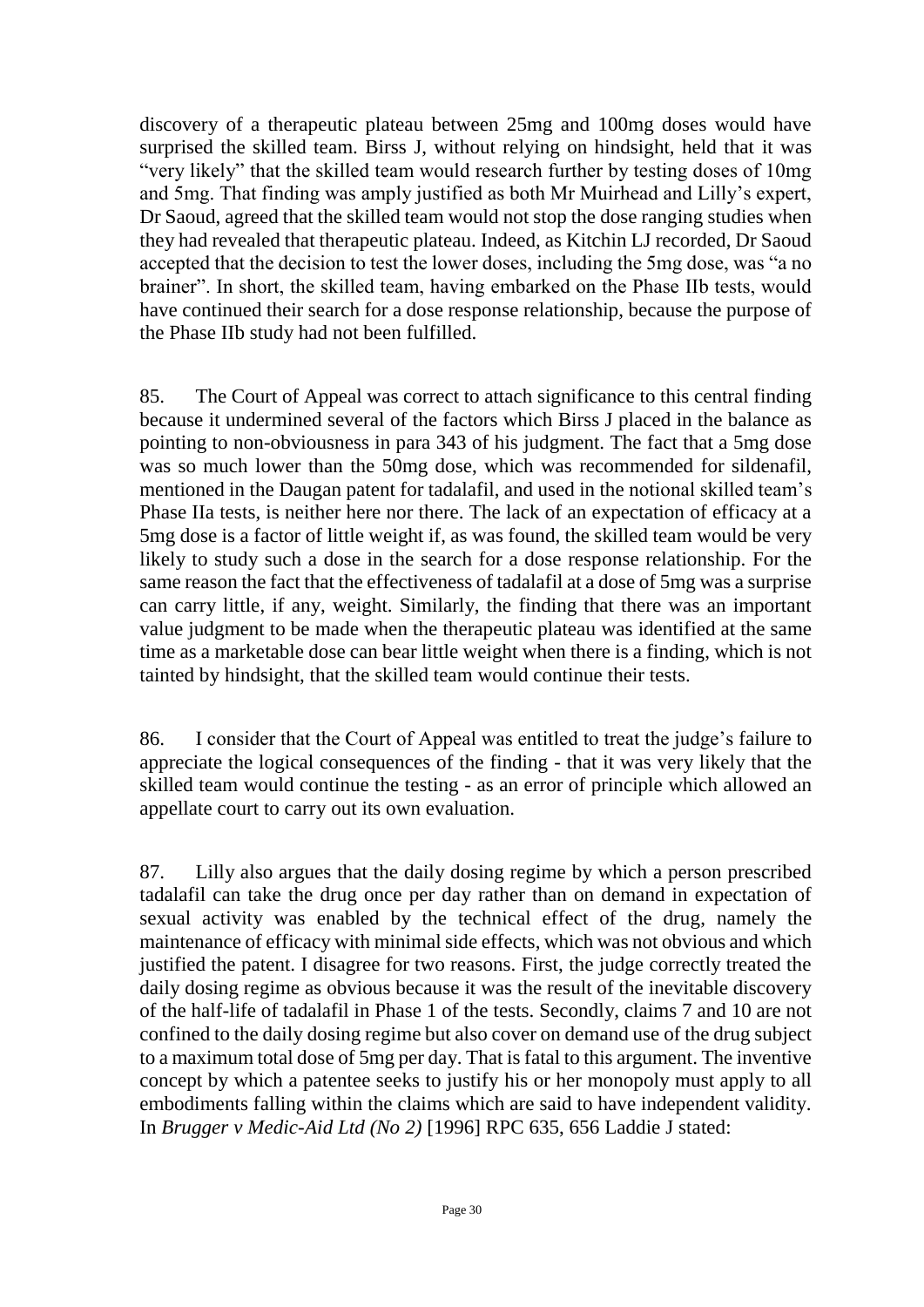"It is not legitimate to define the inventive step as something narrower than the scope of the relevant claims. In particular it is not legitimate to identify a narrow sub-group of embodiments falling within the claim and which have certain technical advantages and then to define the inventive step in terms which apply to that sub-group but not the rest of the claim."

I agree. A similar rule applies in the EPO's problem-and-solution approach in the requirement that the identified problem must be covered by all embodiments of the claim: see for example (*Cognis IP Management GmBH / Satuarated dicarboxylic acids*) (Case T-1014/07) EP:BA:2012:T101407.20120702, para 5. The daily dosing regime is not a factor which pointed against obviousness.

88. Standing back from the step by step analysis, it is clear that the skilled team was engaged in the familiar and routine testing of a drug to establish the appropriate dosage regime for tadalafil in order to implement the teaching of the Daugan patent. That target was never in doubt. It was obvious to embark on that exercise and carry out tests in a routine way until that appropriate dose was ascertained. Those tests included the completion of the dose-ranging studies which were the purpose of Phase IIb. The fact that tadalafil at the dose of 5mg, while remaining effective as a treatment of ED, also, and unexpectedly, had the additional benefit of reduced side effects was an added benefit which does not prevent the identification of 5mg as the appropriate dose from being obvious. The completion of the Phase IIb dose ranging studies led to the asserted invention.

89. Mr Waugh also submits (a) that the Court of Appeal lost sight of the requirement that obviousness must be assessed by reference to the subject matter of the relevant claims - a dose of tadalafil of between 1mg and 5mgs for oral administration up to a maximum total dose of 5mg per day for the treatment of sexual dysfunction - and not a loose paraphrase of what the claim or the process by which the dose is discovered, and (b) that the Court of Appeal's approach conflicts with the problem-and-solution approach which the EPO adopts.

90. In support of the first submission, he refers to the statement of Kitchin LJ in *MedImmune Ltd v Novartis* (above), para 93, that the court must answer a relatively simple question of fact: was it obvious to the skilled but unimaginative addressee to make a product or carry out a process falling within the claim (emphasis added). He also refers to Lord Hoffmann's statement in *Conor v Angiotech* (above) para 19, that the patentee is entitled to have the question of obviousness determined by reference to his claim and not a vague paraphrase based upon the extent of his disclosure.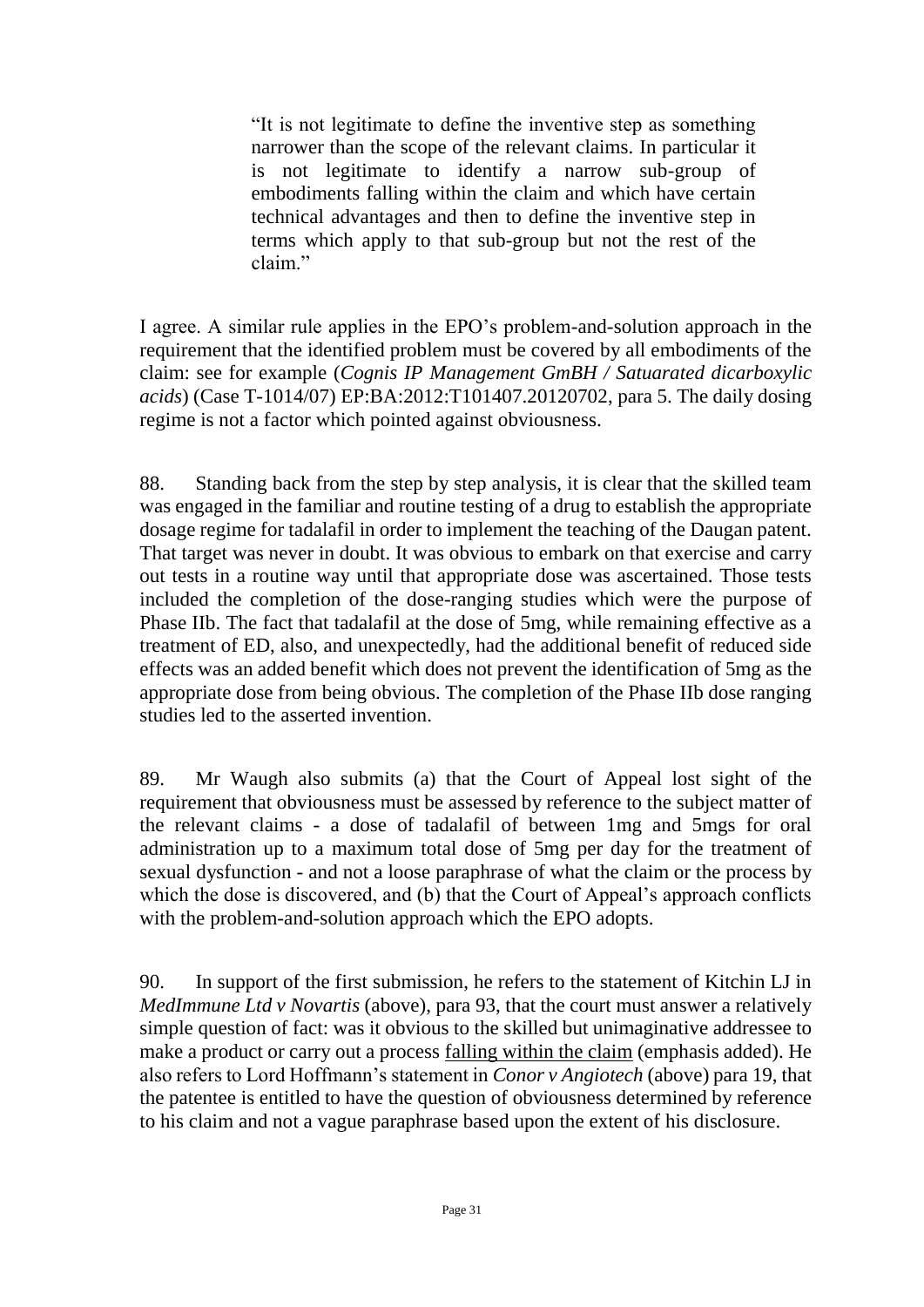91. I am not persuaded that, in the context of a dosage patent, it is necessary for the skilled team to identify in advance of the Phase IIb tests the specific dose which is the subject of the claim. Were it otherwise, many, if not most, dosage regimes would be patentable, whether the results of the tests were surprising or not, simply because the precise doses which ultimately are specified in the claim may not be sufficiently foreseeable. In my view, the *MedImmune* requirement is met if the step by step approach, without the benefit of hindsight, demonstrates that the skilled team would be very likely to pursue the tests to the point at which they would ascertain the product or process falling within the claims.

92. *Conor v Angiotech* does not assist Lilly in this context. In that case the relevant claim of the patent taught the use of a stent coated with taxol in the prevention or treatment of recurrent stenosis, or restenosis, which is the constriction of an arterial channel after the insertion of a stent. Conor, which challenged the patent on the ground of obviousness and not on the ground of insufficiency, sought to argue by reference to the patent's specification that the patent taught no more than that taxol was worth trying. The House of Lords rejected this challenge, directed attention to the terms of the claim, as section 125 of the 1997 Act requires, rather than the specification, and held that the specification supported that claim. The case is not authority for the proposition that, in all circumstances, obviousness must be assessed by reference to the precise wording of the claim.

93. In relation to the second submission, that the Court of Appeal's approach was in conflict with the EPO's problem and solution approach, it is important to recall Jacob LJ's words in *Actavis v Novartis* (above) (para 26) that no-one has ever suggested that the problem-and-solution approach is the only way to go about considering obviousness. Like the *Windsurfing/Pozzoli* approach, it provides a structured approach which may assist in avoiding the dangers of hindsight and may be more helpful in some cases than in others. No formula should distract the court from the statutory question: *Generics (UK) Ltd v Daiichi Pharmaceutical Co Ltd* [2009] EWCA Civ 646; [2009] RPC 23, para 17 per Jacob LJ.

94. Further, there is considerable room for judgment and disagreement on the formulation of the objective technical problem to be solved. The EPO's *Guidelines for Examination* state (Part G - Chapter VII, para 5.2):

> "In the context of the problem-and-solution approach, the technical problem means the aim and task of modifying or adapting the closest prior art to provide the technical effects that the invention provides over the closest prior art. The technical problem thus defined is often referred to as the '*objective technical problem*'.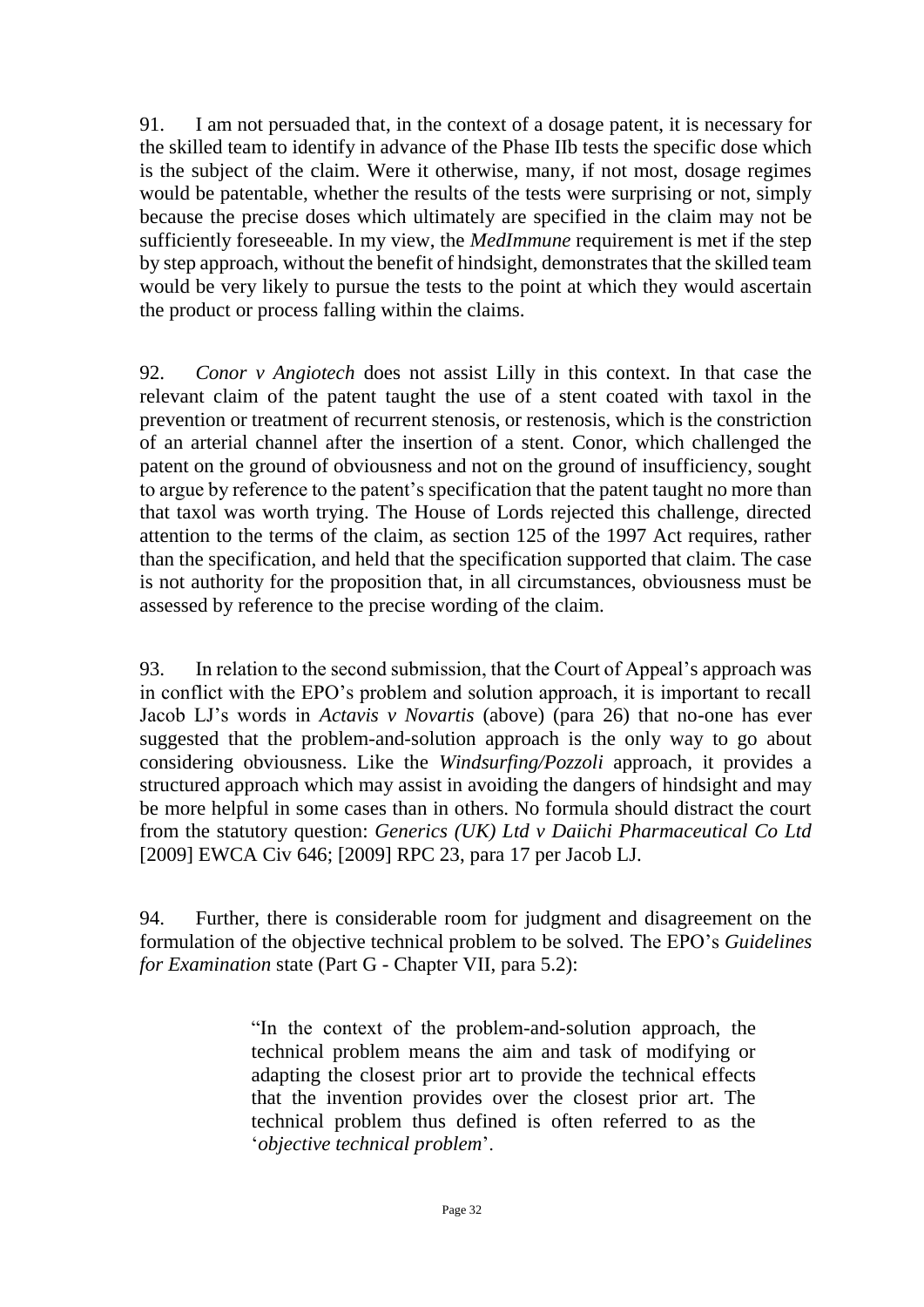The objective technical problem derived in this way may not be what the applicant presented as 'the problem' in his application. The latter may require reformulation, since the objective technical problem is based on objectively established facts, in particular appearing in the prior art revealed in the course of the proceedings, which may be different from the prior art of which the applicant was actually aware at the time the application was filed. In particular, the prior art cited in the search report may put the invention in an entirely different perspective from that apparent from reading the application only."

The Guidelines recognize the difficulty which a court or tribunal faces in formulating the objective technical problem and state:

> "It is noted that the objective technical problem must be so formulated as not to contain pointers to the technical solution, since including part of a technical solution offered by an invention in the statement of the problem must, when the state of the art is assessed in terms of that problem, necessarily result in an ex post facto view being taken of inventive activity (see T-229/85, [OJ 1987, 237]). …

> The expression 'technical problem' should be interpreted broadly; it does not necessarily imply that the technical solution is an improvement to the prior art. Thus the problem could be simply to seek an alternative to a known device or process which provides the same or similar effects or is more costeffective."

95. The Guidelines continue in para 5.3 to discuss the "could-would approach", which the EPO adopts in the problem-and-solution approach, stating:

> "the point is not whether the skilled person could have arrived at the invention by adapting or modifying the closest prior art, but whether he **would have done so** because the prior art incited him to do so in the hope of solving the objective technical problem or in expectation of some improvement or advantage (see T-2/83) …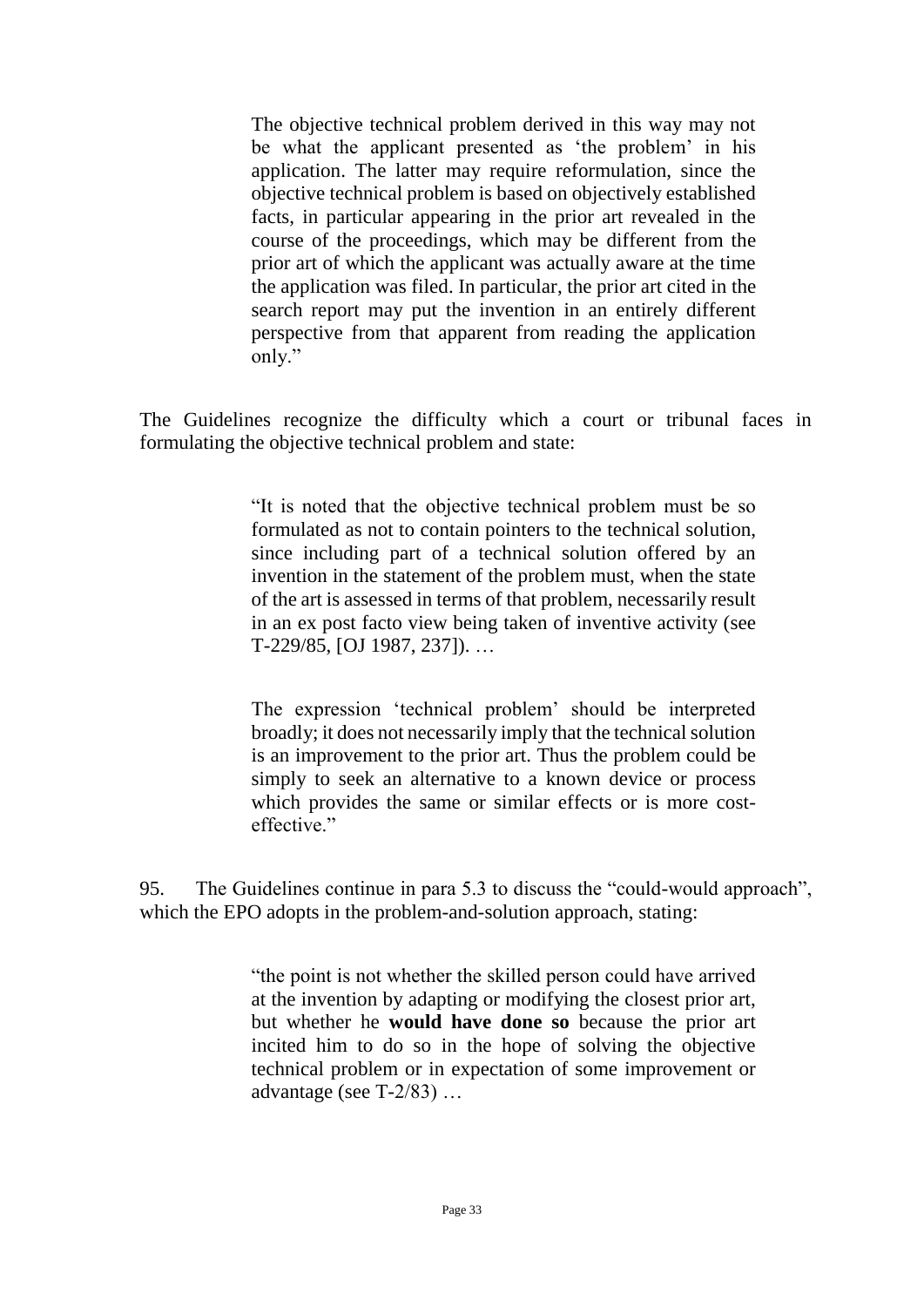When an invention requires various steps to arrive at the complete solution of the technical problem, it should nevertheless be regarded as obvious if the technical problem to be solved leads the skilled person to the solution in a step-bystep manner and each individual step is obvious in the light of what has already been accomplished and of the residual task still to be solved (see T-623/97 and T-558/00)."

96. I am not persuaded that the problem-and-solution approach would necessarily give a different answer from that of the Court of Appeal. The closest prior art is the Daugan patent and the well-established procedures of pre-clinical and clinical testing. The problem posed by Daugan was the identification of an appropriate dosage regime. The EPO approach to assessing the obviousness of the claimed invention would then be to apply the "could-would approach", which means asking not whether the skilled person could have carried out the invention, but whether he would have done so in the hope of solving the underlying technical problem or in the expectation of some improvement or advantage: T-2/83 OJ 1984 265 (*Rider/Simethicone tablet*), para 7; T-1014/07 (above) paras 7 and 8. The tangible evidence which reveals why the skilled team would have been prompted to come upon the asserted invention is that (a) the team would not have completed the dose-ranging studies which Phase IIb requires if it had stopped after the initial doseranging studies which revealed the therapeutic plateau and (b) Dr Saoud's evidence that it was a "no brainer" to go on with the tests. The judge's finding that the skilled team would not have had an expectation of effectiveness at a 5mg dose does not militate against the conclusion that the team would have investigated that dose in the course of a sequence of tests which had as its purpose the solution of the underlying technical problem, which the implementation of the Daugan patent entailed.

#### *Foreign judgments*

97. The court heard submissions about the judgments of the courts of other countries which are signatories of the EPC on parallel revocation proceedings against the 181 patent. The claimants founded principally on the judgments in the Netherlands and Germany, in which in each case the national court revoked the patent on the ground of obviousness. We were also referred to judgments from other jurisdictions concerning the same patent, including Belgium and Portugal, which upheld the obviousness challenge, and Denmark, Poland and the Czech Republic, which reached a different view. I do not find the judgments particularly helpful. While consistency of approach between the domestic courts of the signatory states to the EPC on matters of principle is desirable, we are not bound by the judgments of other national courts and it is possible that national courts applying the same law may come to different conclusions for various reasons: *Conor v Angiotech* (above) para 3 per Lord Hoffmann; *Dr Reddy's Laboratories (UK) Ltd v Eli Lilly* (above)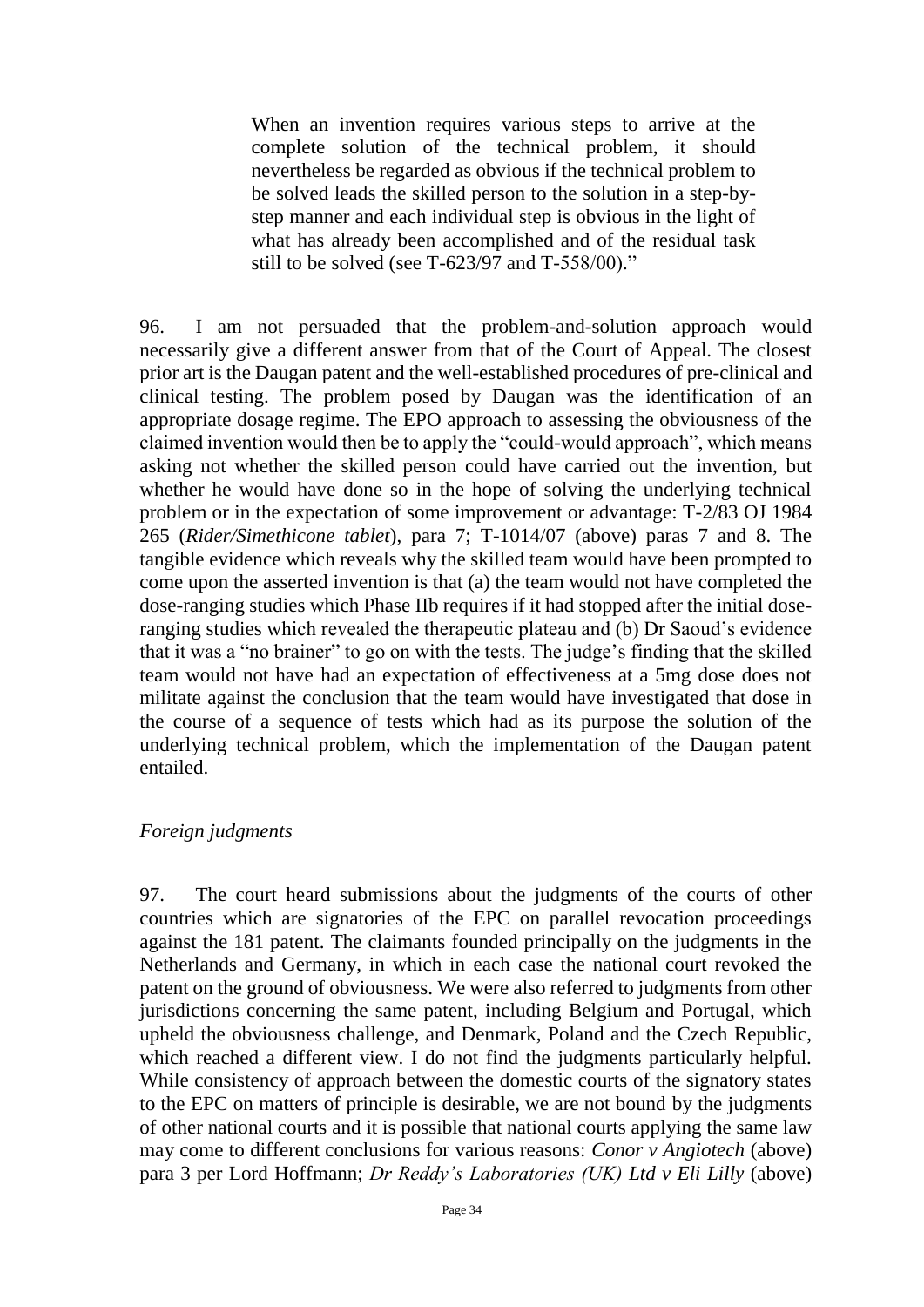paras 79-82 per Jacob LJ, para 92 per Lord Neuberger MR; *Actavis UK Ltd v Eli Lilly & Co* [2017] UKSC 48; [2017] RPC 21, para 52 per Lord Neuberger.

98. The Dutch District Court of the Hague in *Teva Pharmaceuticals Europe BV v ICOS Corpn* (14 March 2018) held the patent to be invalid as obvious over Daugan and in its judgment referred in some detail to the decisions of Birss J and the Court of Appeal in this case. The court treated as important the objective of the Phase IIb test and Dr Saoud's evidence in the English proceedings (para 4.22). The court recorded (para 4.24) that it had not used the problem-and-solution approach but that if it had, the outcome would probably not have been different: if one adopted ICOS's formulation of the problem as "providing an improved dosing regime" the skilled team, having ascertained the half-life of tadalafil, would have tested doses during the dose ranging studies that enabled safe and effective daily use.

99. The German Federal Patent Court in its judgment in *Hexal AG v ICOS Corpn* of 24 October 2017 analysed the problem in the problem-and-solution approach to be to provide dosages of tadalafil for effective treatment of sexual dysfunction and stated that the skilled team would conduct dose-finding studies as part of "the standard repertoire in [their] field of activity". It considered and disagreed with the judgment of Birss J on the significance of the unexpected reduction in side effects, which in German case law would be treated as a bonus effect.

100. One can draw some support from judicial decisions in other national courts which reach the same conclusion as one has come to. But it is necessary to recognize not only that the first instance decisions in the Netherlands and Germany are the subject of appeals but also that the evidence led before different courts in parallel proceedings may differ and, even when the same evidence is led, each court's findings of fact based on that evidence may not be the same. For example, the German court attached weight to evidence (a) that sildenafil was effective at a 5mg dose and the skilled person would infer from that that tadalafil would be more effective at low dosages because of its  $IC_{50}$  value (a finding which supported the conclusion that the skilled team had a reasonable expectation of success in a test at that level) and (b) that it was customary to start dose-ranging studies with very low initial doses and increase the doses if tolerated. Neither of those findings was made in the English proceedings. Similarly, the Dutch court in its analysis of the Phase IIb studies accepted a mathematical calculation which Teva's expert, Dr Cohen, advanced in those proceedings which was similar to the "three factors point" which the claimants put on cross examination to Dr Saoud in the English proceedings but which Dr Saoud accepted only as "a paper exercise" and Birss J rejected as the thinking of the skilled team (paras 297-303 of his judgment). It is also necessary to observe, as Mr Waugh pointed out, that there was also a judgment in favour of Lilly on obviousness in Australia, which is not a signatory of the European Patent Convention.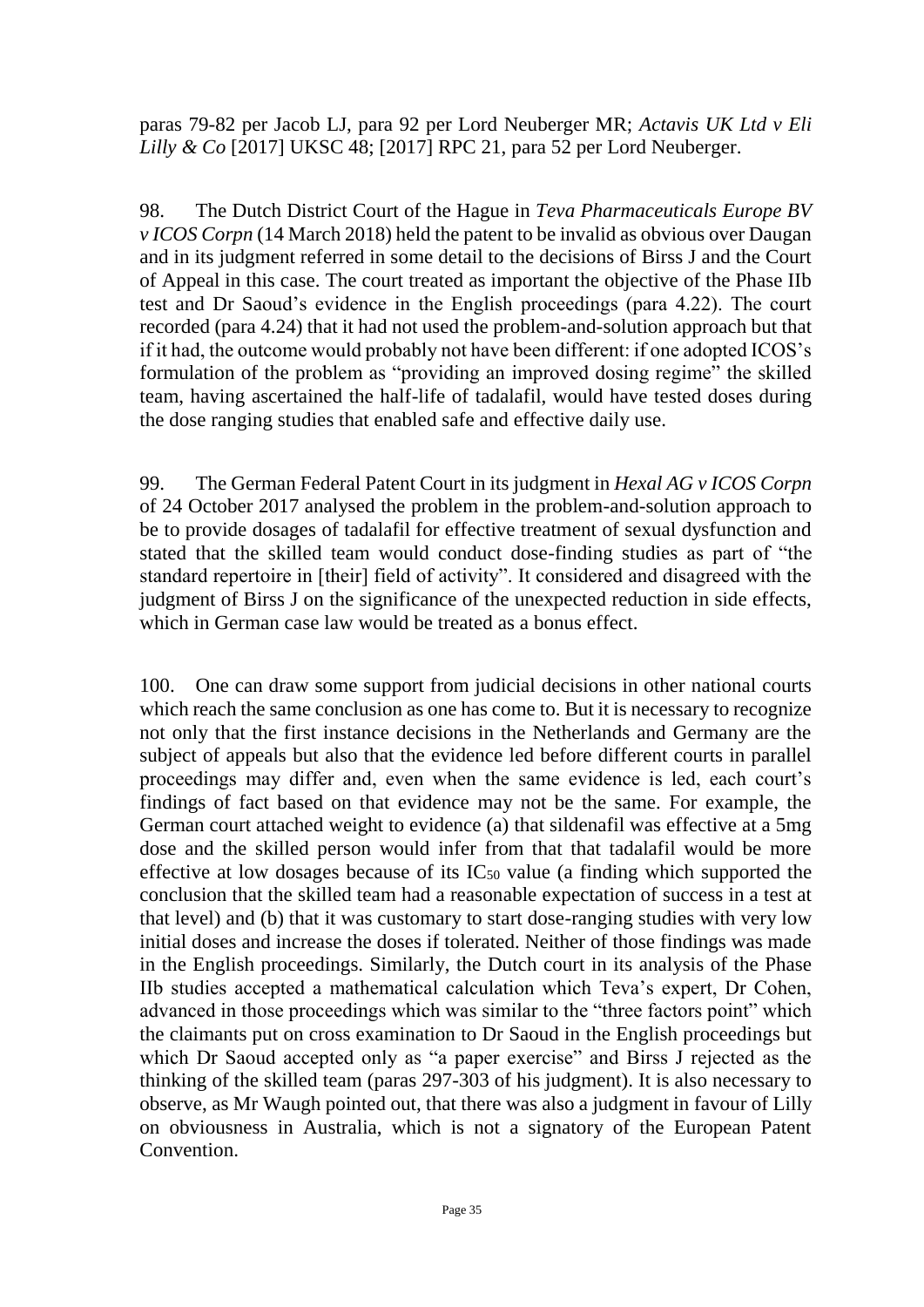101. Because of the differences in the evidence led, the manner by which it is tested, and the differing findings to which that evidence gives rise, one may derive support from the approach to the question and methods of reasoning of other national courts but should never rely uncritically on the outcome.

#### *Interventions, selection patents and "improvement" patents*

102. In this appeal the court had the benefit of interventions from the IP Federation, Medicines for Europe, the British Generic Manufacturers Association, and the UK BioIndustry Association. The first intervener represents the views of a wide range of UK industry on policy and practice in relation to intellectual property rights. The second and third interveners represent the interests of a range of manufacturers of generic drugs. The fourth intervener is a national trade association for innovative enterprises in the bioscience sector of the UK economy. Several interveners advocated that obviousness be approached by a fact specific assessment on a case by case basis, an approach which is consistent with my approach in this judgment, and resisted the recognition of any one factor as being of overriding importance, whether it be the cost and effort which pre-clinical and clinical trials entail, or the standardised and sometimes routine nature of such tests.

103. The UK BioIndustry Association asked for guidance on the relevance in the assessment of obviousness of (a) the reasonable expectation of success as a factor and (b) the problem-and-solution approach of the EPO. It expressed concern that the judgment of the Court of Appeal might support the view that empirical research in the field of bioscience would not be seen as inventive in so far as the methods of research were well-established. The IP Federation similarly expressed concern about a perceived risk that people might extrapolate from statements in the Court of Appeal's judgments that the result of routine investigations cannot lead to a valid patent claim. It expressed a particular concern about the breadth of the statement by Lewison LJ (in para 180): "in a case which involves routine pre-clinical and clinical trials, what would be undertaken as part of that routine is unlikely to be innovative". Its concern was that a simplistic adoption of this phrase as a blanket test without regard to the facts of the specific case would be contrary to the fundamental principles of patent law. I do not interpret the Court of Appeal's judgments, including Lewison LJ's statement which I have quoted, as supporting such an extrapolation. Kitchin LJ gave the leading judgment, in which he adopted a fact specific assessment based on the facts of this case and involving the weighing up of several factors, and Floyd and Lewison LJJ agreed with his reasoning and conclusions. I do not construe the judgments of the Court of Appeal as supporting any general proposition that the product of well-established or routine enquiries cannot be inventive. If that had been what the experienced judges had said, I would have respectfully disagreed. But it is not. As Jacob LJ stated in *Actavis v Merck* (above) para 29, there is no policy reason why a novel and inventive dosage regime should not be rewarded by a patent. A fortiori, efficacious drugs discovered by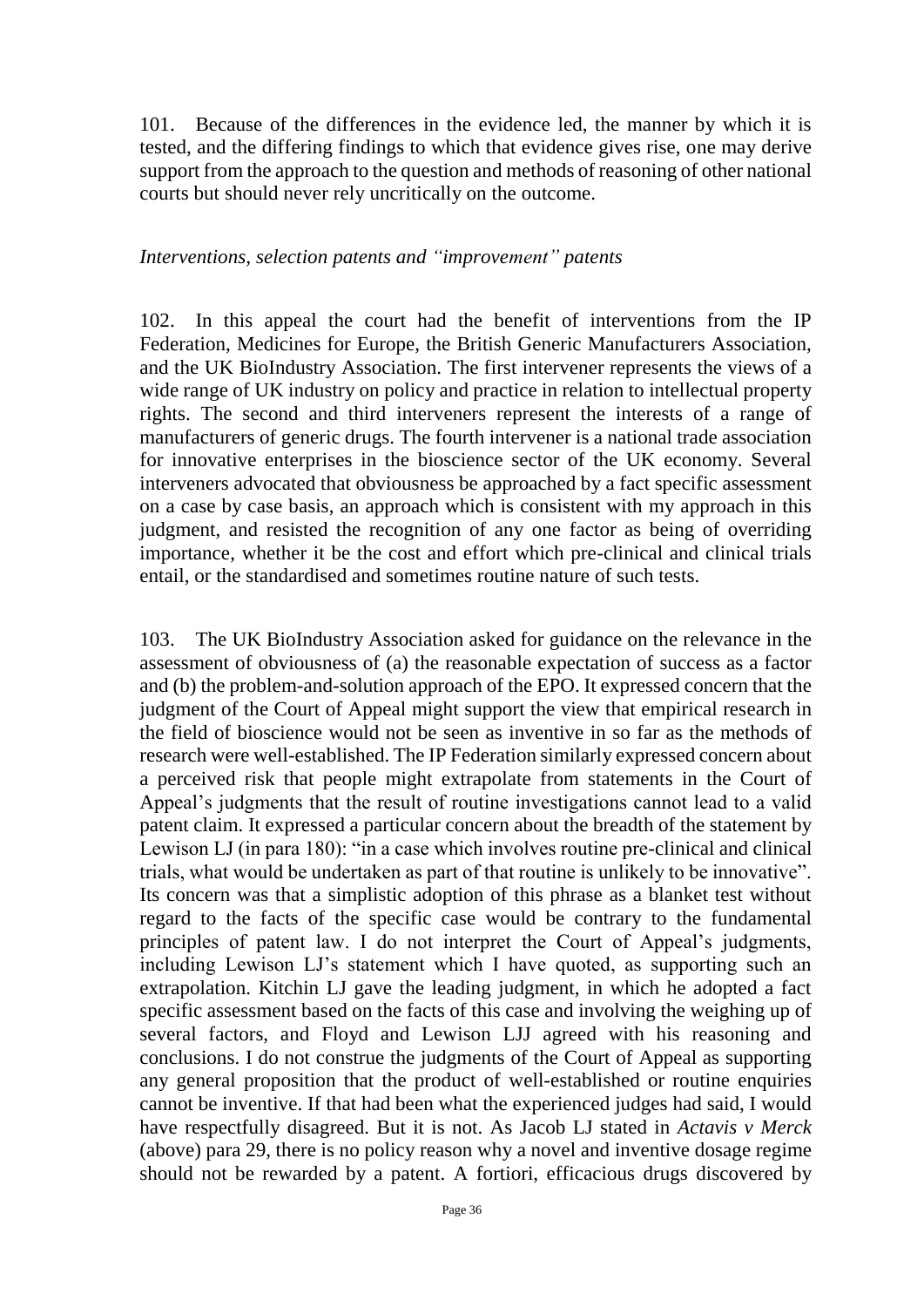research involving standard pre-clinical and clinical tests should be rewarded with a patent if they meet the statutory tests (para 54 above).

104. Mr Waugh in his reply attacks Mr Speck's proposition that nothing which was already within the skilled person's repertoire could be inventive. He suggests that such a proposition would undermine the so-called selection patents and improvement patents. But because I do not accept Mr Speck's submission on the skilled person's repertoire in this broad formulation, this judgment does not militate against selection patents or improvement patents. Selection patents are patentable as involving an inventive step if the selection is not arbitrary and is justified by a hitherto unknown technical effect (*Agrevo/Triazoles* (above) para 2.5.3) or, in other words, when they make a real, novel and non-obvious technical advance (*Dr Reddy's Laboratories* (above) para 50 per Jacob LJ; para 104 per Lord Neuberger MR). "Improvement" in the context of the law of patents is "in the most technical sense … an invention which comes within the claims of an earlier patent but contains a further inventive step": *Buchanan v Alba Diagnostics Ltd* [2004] UKHL 5; 2004 SC (HL) 9; [2004] RPC 34, para 32 per Lord Hoffmann. The use of well-known research tests of itself does not render such selections and improvements obvious.

#### *Summary*

105. The balance or symmetry in patent law and the pre-established or at least readily foreseeable target of the skilled team's tests hold the key to the resolution of this dispute. The Daugan patent is ex hypothesi valid and it is not in dispute that it discloses an invention - that is the use of tadalafil in the treatment of ED - in a manner which enables the skilled person to perform it as section 14(3) of the 1977 Act requires. The task which the notional skilled team would undertake was that of implementing Daugan. The target of the skilled team would be to ascertain the appropriate dose, which would usually be the lowest effective dose. The skilled team would know of that target from the outset of its research. The pre-clinical and clinical tests involved familiar and routine procedures and normally progressed to the discovery of the dose-response relationship in Phase IIb. In this case the trial judge's findings of what would have been the sequence of the tests, which did not depend upon hindsight, included the finding, which the evidence clearly justified, that the team, having found a therapeutic plateau, would be very likely to test lower doses and so come upon the dosage regime which is the subject matter of the patent. For the reasons which I have given above, I am satisfied that the Court of Appeal was entitled to interfere with the trial judge's assessment of obviousness and to hold that the 181 patent was invalid for lacking an inventive step.